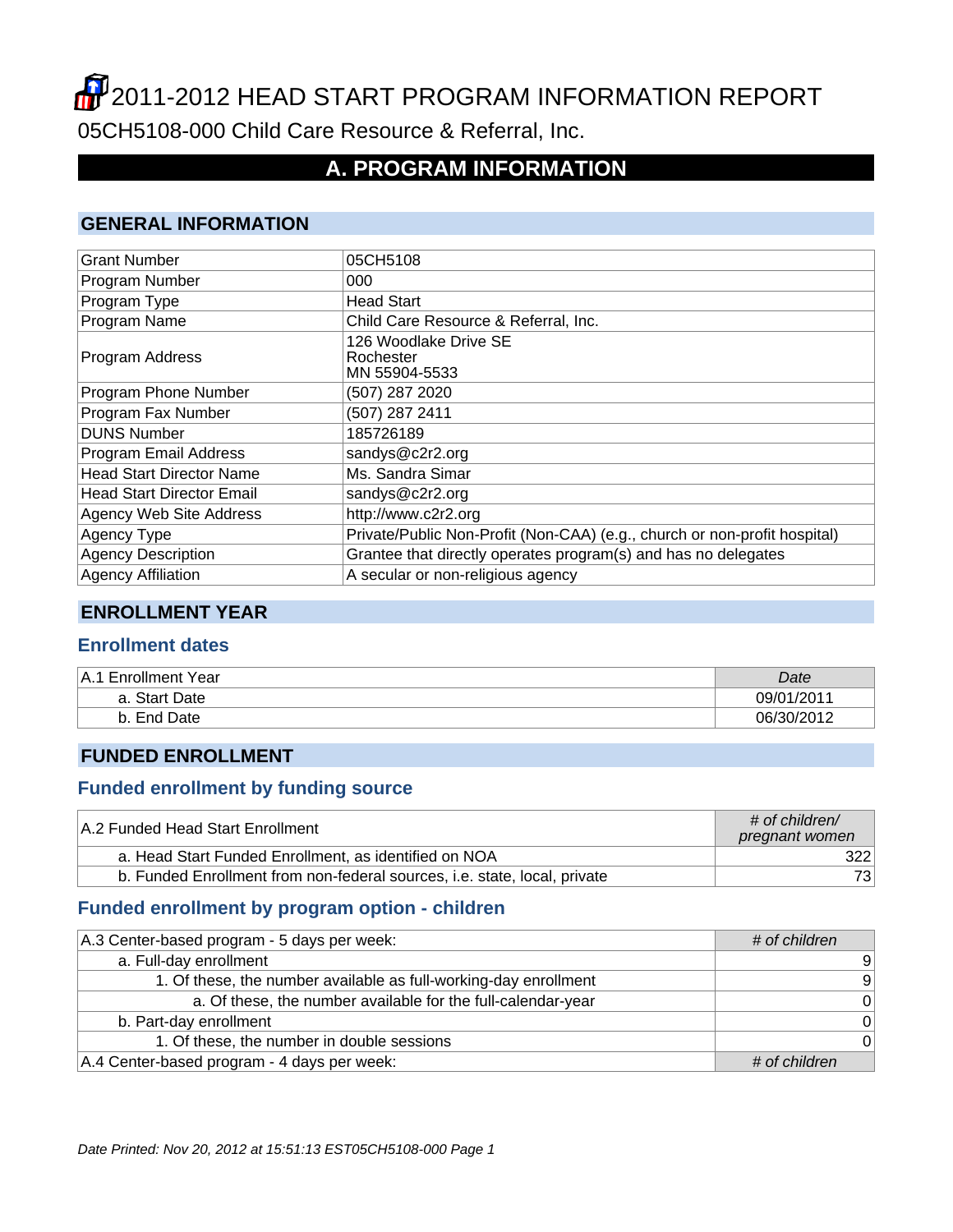| a. Full-day enrollment                                           | $\mathbf 0$ |
|------------------------------------------------------------------|-------------|
| b. Part-day enrollment                                           | 292         |
| 1. Of these, the number in double sessions                       | $\mathbf 0$ |
| A.5 Home-based program                                           | $\Omega$    |
| A.6 Combination option program                                   | 94          |
| A.7 Family child care option                                     | $\mathbf 0$ |
| a. Of these, the number available as full-working-day enrollment | 0           |
| 1. Of the these, the number available for the full-calendar-year | $\Omega$    |
| A.8 Locally designed option                                      | 0           |

#### **Funded enrollment at child care partner**

|                                                                                                                                                 | # of children |
|-------------------------------------------------------------------------------------------------------------------------------------------------|---------------|
| A.10 The number of funded enrollment positions at center-based child care partners with<br>whom the program has formal contractual arrangements |               |

## **CLASSES**

#### **Classes**

|                                                   | # of classes |
|---------------------------------------------------|--------------|
| A.11 Total number of classes operated             | 281          |
| a. Of these, the number of double session classes |              |

## **CUMULATIVE ENROLLMENT**

## **Children by age**

| A.12 Children by age: | # of children<br>at enrollment |
|-----------------------|--------------------------------|
| a. Under 1 year       | $0^{\circ}$                    |
| b. 1 year old         | $\overline{0}$                 |
| c. 2 years old        | 0                              |
| d. 3 years old        | 139                            |
| e. 4 years old        | 280                            |
| f. 5 years and older  | 0                              |

#### **Total cumulative enrollment**

|                                         | # of children<br>pregnant women |
|-----------------------------------------|---------------------------------|
| <b>A.14 Total cumulative enrollment</b> | $.19+$                          |

## **Type of eligibility**

| A.15 Report each enrollee only once by primary type of eligibility: | # of children    |
|---------------------------------------------------------------------|------------------|
| a. Income below 100% of federal poverty line                        | 290 <sup>1</sup> |
| b. Receipt of public assistance such as TANF, SSI                   | 109              |
| c. Status as a foster child - # children only                       | 3 <sup>1</sup>   |
| d. Status as homeless                                               | $\vert$ 4        |
| e. Over income                                                      | 13               |

# of children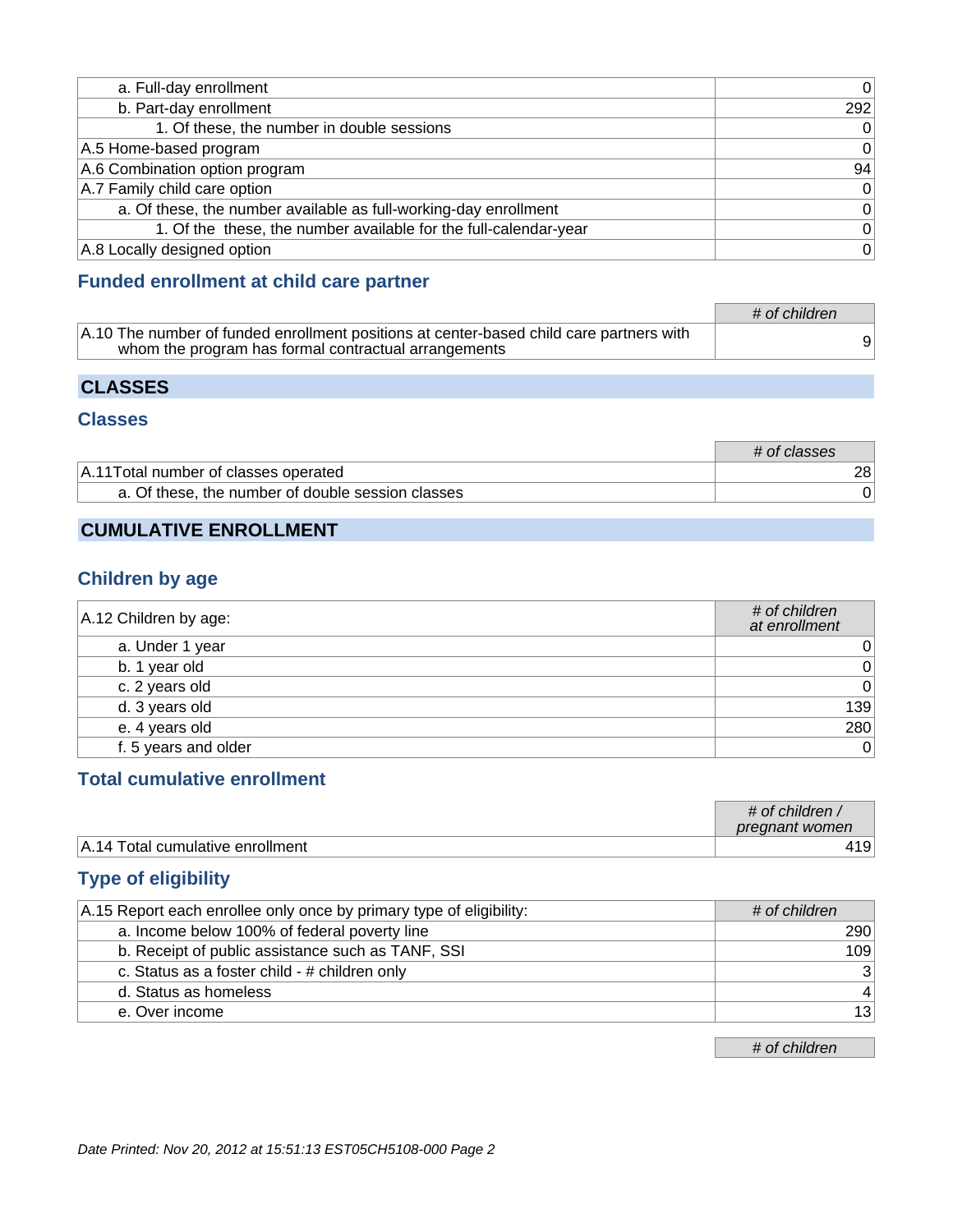| f. Enrollees exceeding the allowed over income enrollment (as noted below) with<br>family incomes between 100% and 130% of the federal poverty line |  |
|-----------------------------------------------------------------------------------------------------------------------------------------------------|--|
| A.16 If the program serves enrollees under A.15.f, specify how the program has demonstrated that all income-                                        |  |
| eligible children in their area are being served.                                                                                                   |  |

Specify:

## **Prior enrollment**

| A.17 Enrolled in Head Start or Early Head Start for: | $\#$ of children |
|------------------------------------------------------|------------------|
| a. The second year                                   |                  |
| b. Three or more years                               | $56^{\circ}$     |

## **Transition and Turnover**

|                                         |                                                                                                                                                                                    | # of children   |
|-----------------------------------------|------------------------------------------------------------------------------------------------------------------------------------------------------------------------------------|-----------------|
| home visits began and did not re-enroll | A.18 Total number of preschool children who left the program any time after classes or                                                                                             | 25 <sup>1</sup> |
|                                         | a. Of the preschool children who left the program during the program year, the<br>number of preschool children who were enrolled less than 45 days                                 | 11              |
| school year                             | A.18.b. Of the number of preschool children enrolled in Head Start at the end of the current<br>enrollment year, the number projected to be entering kindergarten in the following | 280             |

## **Child care subsidy**

|                                                                                             | $\#$ of children<br>at end of<br>enrollment year |
|---------------------------------------------------------------------------------------------|--------------------------------------------------|
| $A.23$ . The number of enrolled children for whom the program received a child care subsidy |                                                  |

## **Ethnicity**

| A.24 Ethnicity:                      | # of children |
|--------------------------------------|---------------|
| a. Hispanic or Latino origin         |               |
| b. Non-Hispanic or Non-Latino origin | 266           |

#### **Race**

| A.25 Race:                                   | # of children  |
|----------------------------------------------|----------------|
| a. American Indian or Alaska Native          | $\overline{0}$ |
| b. Asian                                     | 19             |
| c. Black or African American                 | 104            |
| d. Native Hawaiian or other Pacific Islander | 0              |
| e. White                                     | 228            |
| f. Biracial/Multi-racial                     | 68             |
| g. Other                                     | $\overline{0}$ |
| h. Unspecified                               | $\overline{0}$ |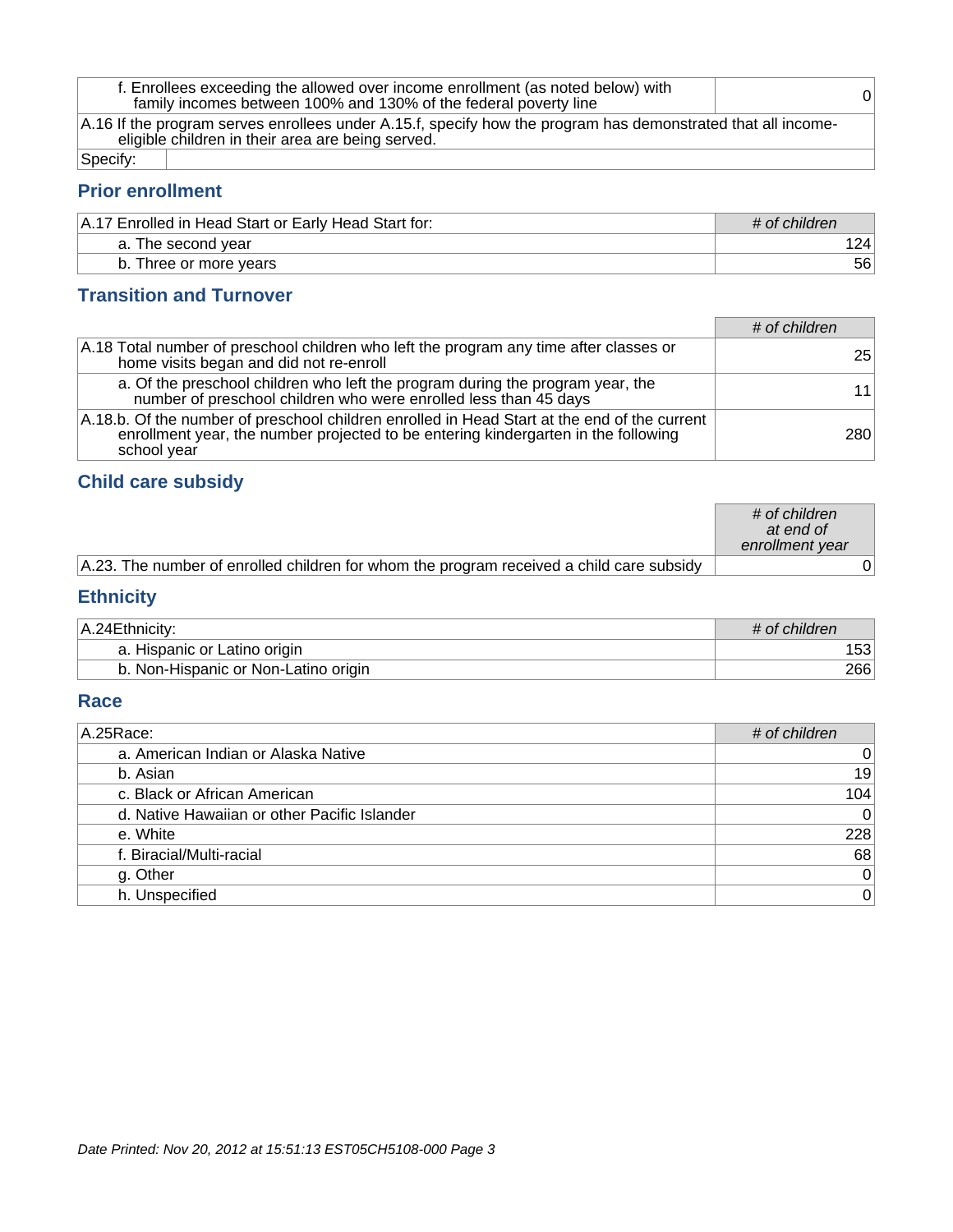## **Primary language of family at home**

| A.26 Primary language of family at home:                          | # of children |
|-------------------------------------------------------------------|---------------|
| a. English                                                        | 222           |
| b. Spanish                                                        | 112           |
| c. Native Central American, South American, and Mexican Languages | 0             |
| d. Caribbean Languages                                            | 0             |
| e. Middle Eastern & South Asian Languages                         | 20            |
| f. East Asian Languages                                           | 15            |
| g. Native North American/Alaska Native Languages                  | 0             |
| h. Pacific Island Languages                                       | $\mathbf 0$   |
| i. European & Slavic Languages                                    | 0             |
| j. African Languages                                              | 50            |
| k. Other                                                          | 0             |
| I. Unspecified                                                    | 0             |

## **TRANSPORTATION**

#### **Transportation services**

| A.27 Does the program provide transportation to some or all of the enrolled children either<br>directly or through a formal contractual agreement with a transportation provider? | Yesl          |
|-----------------------------------------------------------------------------------------------------------------------------------------------------------------------------------|---------------|
|                                                                                                                                                                                   | # of children |
| a. Number of children for whom transportation is provided                                                                                                                         | 367           |

#### **Buses**

|                                                                                                                                                                                   | # of buses owned |
|-----------------------------------------------------------------------------------------------------------------------------------------------------------------------------------|------------------|
| A.28 Total number of buses owned by the program that were purchased with ACF grant<br>funds and are currently used to support program operations, regardless of year<br>purchased | 10               |
| a. Of these, the number of buses purchased since last year's PIR was reported                                                                                                     | $^{\circ}$       |
| A.29 Are any of the buses used by the program leased by the program itself?                                                                                                       | Nol              |

## **RECORD KEEPING**

#### **Management Information Systems**

| A.30 Does your program use a management information system to track enrollees,<br>program services, characteristics of families, and information on program staff? |                  | Yesl      |
|--------------------------------------------------------------------------------------------------------------------------------------------------------------------|------------------|-----------|
| Name/title                                                                                                                                                         | Locally designed | Web Based |
| ChildPlus/ChildPlus.net                                                                                                                                            | No               | Yes∣      |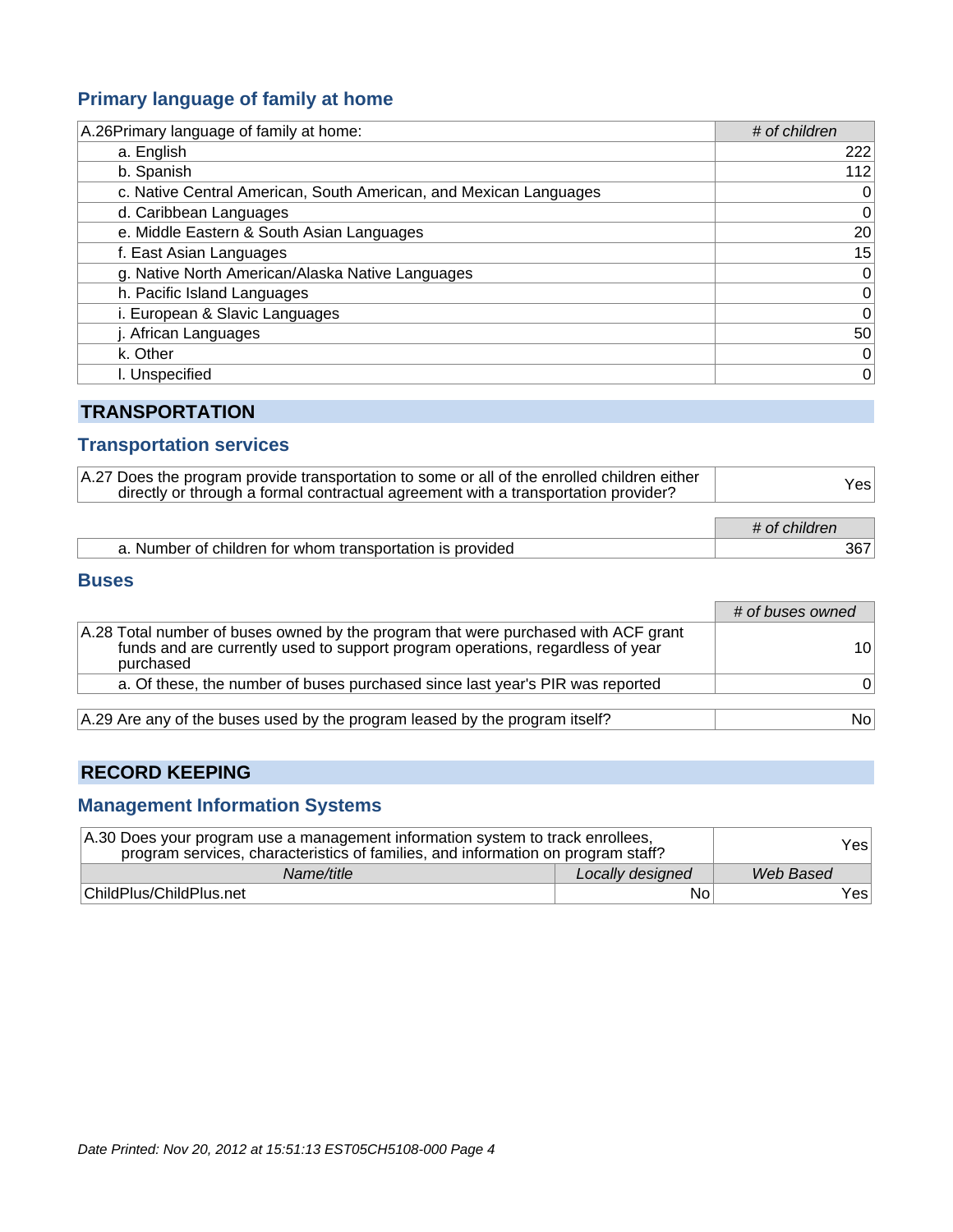## **B. PROGRAM STAFF & QUALIFICATIONS**

## **TOTAL STAFF Staff by Type**

|                                                                                                                   | # of Head Start # of contracted<br>or Early Head<br>Start staff | staff          |
|-------------------------------------------------------------------------------------------------------------------|-----------------------------------------------------------------|----------------|
| B.1 Total number of staff members, regardless of the funding source for their<br>salary or number of hours worked | 90                                                              |                |
| a. Of these, the number who are current or former Head Start or Early<br><b>Head Start parents</b>                | 18                                                              | 0              |
| b. Of these, the number who left since last year's PIR was reported                                               |                                                                 | 0              |
| 1. Of these, the number who were replaced                                                                         | 11                                                              | $\overline{0}$ |

#### **TOTAL VOLUNTEERS**

### **Volunteers by Type**

|                                                                                                              | # of volunteers |
|--------------------------------------------------------------------------------------------------------------|-----------------|
| B.2 Number of persons providing any volunteer services to your program since last year's PIR<br>was reported | 614             |
| a. Of these, the number who are current or former Head Start or Early Head Start parents                     | 424             |

#### **MANAGEMENT STAFF**

#### **Coordination of services**

| B.4 On average, the number of hours per week services managers spend coordinating<br>services: | Average # of<br>hours per week |
|------------------------------------------------------------------------------------------------|--------------------------------|
| a. Child Development & Education Manager                                                       |                                |
| b. Health Services Manager                                                                     | $\overline{2}$                 |
| c. Family & Community Partnerships Manager                                                     | $\overline{2}$                 |
| d. Disability Services Manager                                                                 | 2 <sup>2</sup>                 |

#### **CHILD DEVELOPMENT STAFF**

## **Preschool Child Development Staff Qualifications - Classroom and Assistant Teachers**

|                                                                                                                                             | # of<br>Classroom<br><b>Teachers</b> | $\begin{smallmatrix} (2) \ H \end{smallmatrix}$<br>Assistant<br><b>Teachers</b> |
|---------------------------------------------------------------------------------------------------------------------------------------------|--------------------------------------|---------------------------------------------------------------------------------|
| B.5 Total number of preschool child development staff by position                                                                           | 28                                   | 12.                                                                             |
|                                                                                                                                             | # of<br>Classroom<br><b>Teachers</b> | $\begin{smallmatrix} (2) \\ # \text{ }$<br>Assistant<br><b>Teachers</b>         |
| Of the number of preschool child development staff by position, the number with<br>the following degrees or credentials:                    |                                      |                                                                                 |
| a. An advanced degree in:                                                                                                                   |                                      |                                                                                 |
| 1. Early childhood education                                                                                                                |                                      | 0                                                                               |
| 2. Any field and coursework equivalent to a major relating to early childhood<br>education, with experience teaching preschool-age children |                                      | 0                                                                               |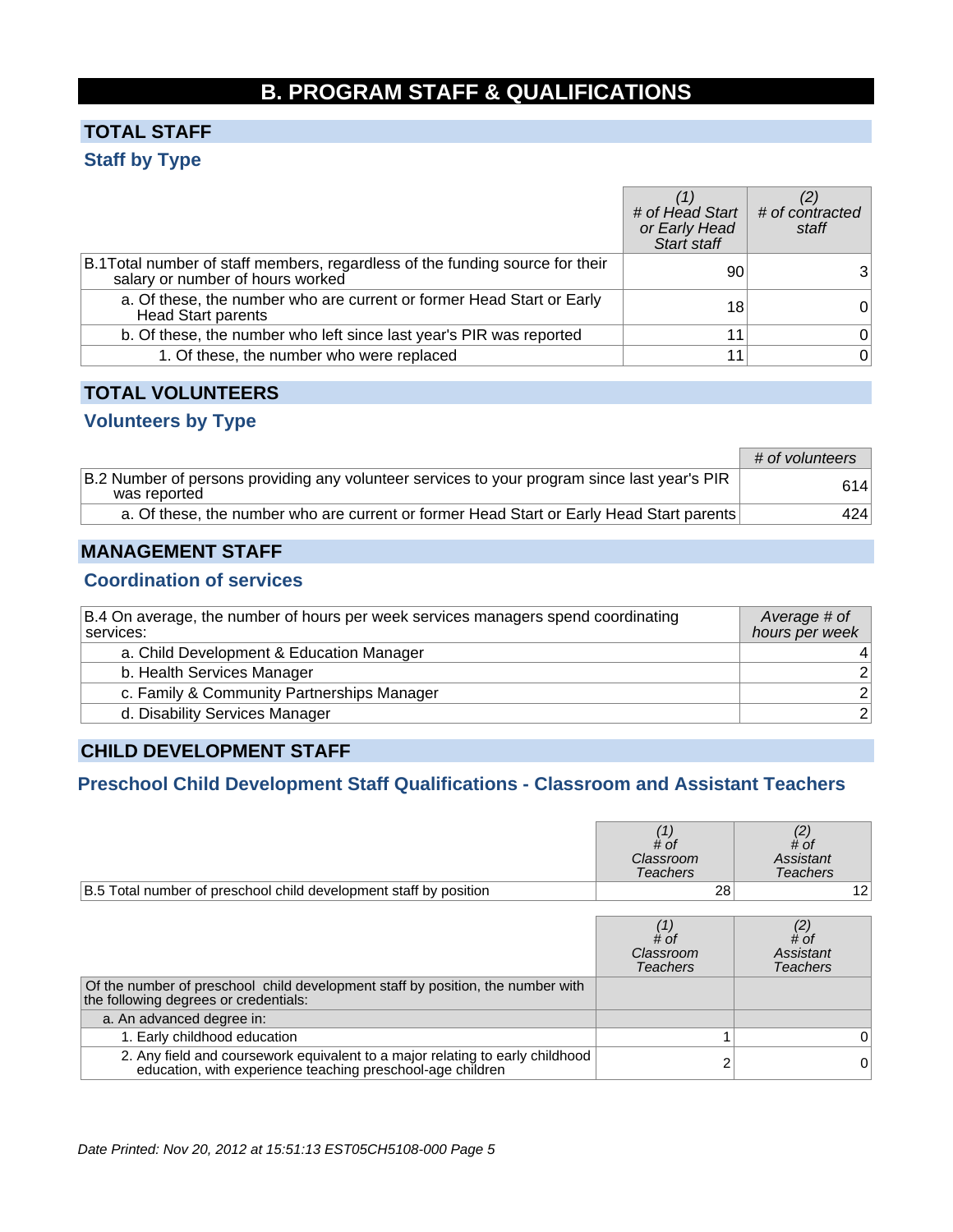|                                                                                                                                                 | # of<br>Classroom<br><b>Teachers</b> | # of<br>Assistant<br>Teachers |
|-------------------------------------------------------------------------------------------------------------------------------------------------|--------------------------------------|-------------------------------|
| Of the number of preschool child development staff by position, the number with<br>the following degrees or credentials:                        |                                      |                               |
| b. A baccalaureate degree in:                                                                                                                   |                                      |                               |
| 1. Early childhood education                                                                                                                    | 9                                    |                               |
| 2. Any field and coursework equivalent to a major relating to early childhood<br>education with experience teaching preschool-age children      | 8                                    |                               |
| 3. Any field and has been admitted into and is supported by the Teach for<br>America program and passed a rigorous early childhood content exam |                                      | 0                             |
| Of the preschool child development staff with a baccalaureate degree in<br>B.5.b.1 through B.5.b.3 above, the number enrolled in:               |                                      |                               |
| 4. Advanced degree in early childhood education or in any field and<br>coursework equivalent to a major relating to early childhood education   |                                      | 0                             |

|                                                                                                                                                                                  | # of<br>Classroom<br><b>Teachers</b> | (2)<br># of<br>Assistant<br><b>Teachers</b> |
|----------------------------------------------------------------------------------------------------------------------------------------------------------------------------------|--------------------------------------|---------------------------------------------|
| Of the number of preschool child development staff by position, the number with<br>the following degrees or credentials:                                                         |                                      |                                             |
| c. An associate degree in:                                                                                                                                                       |                                      |                                             |
| 1. Early childhood education                                                                                                                                                     | 6                                    | 0                                           |
| 2. A field related to early childhood education and coursework equivalent to<br>a major relating to early childhood education with experience teaching<br>preschool-age children |                                      |                                             |
| Of the preschool child development staff with an associate degree in B.5.c.1<br>and B.5.c.2 above, the number enrolled in:                                                       |                                      |                                             |
| 3. A baccalaureate degree program in early childhood education or in any<br>field and coursework equivalent to a major relating to early childhood<br>education                  |                                      | $\mathbf{0}$                                |

|                                                                                                                                                                                                                                                                                                     | (1)<br># of<br>Classroom<br>Teachers | (2)<br># of<br>Assistant<br><b>Teachers</b> |
|-----------------------------------------------------------------------------------------------------------------------------------------------------------------------------------------------------------------------------------------------------------------------------------------------------|--------------------------------------|---------------------------------------------|
| Of the number of preschool child development staff by position, the number with<br>the following credentials:                                                                                                                                                                                       |                                      |                                             |
| d. A Child Development Associate (CDA) credential or state-awarded<br>preschool, infant/toddler, family child care or home-based certification,<br>credential, or licensure that meets or exceeds CDA requirements                                                                                  |                                      | з                                           |
| 1. Of these, a Child Development Associate (CDA) credential or state-<br>awarded preschool, infant/toddler, family child care or home-based<br>certification, credential, or licensure that meets or exceeds CDA<br>requirements and that is appropriate to the option in which they are<br>working |                                      |                                             |
| Of the preschool child development staff with the credentials in B.5.d above,<br>the number enrolled in:                                                                                                                                                                                            |                                      |                                             |
| 2. A baccalaureate degree program in early childhood education or in any<br>field and coursework equivalent to a major relating to early childhood<br>education                                                                                                                                     | 0                                    | O                                           |
| 3. An associate degree program in early childhood education or in a related<br>field and coursework equivalent to a major relating to early childhood<br>education                                                                                                                                  |                                      |                                             |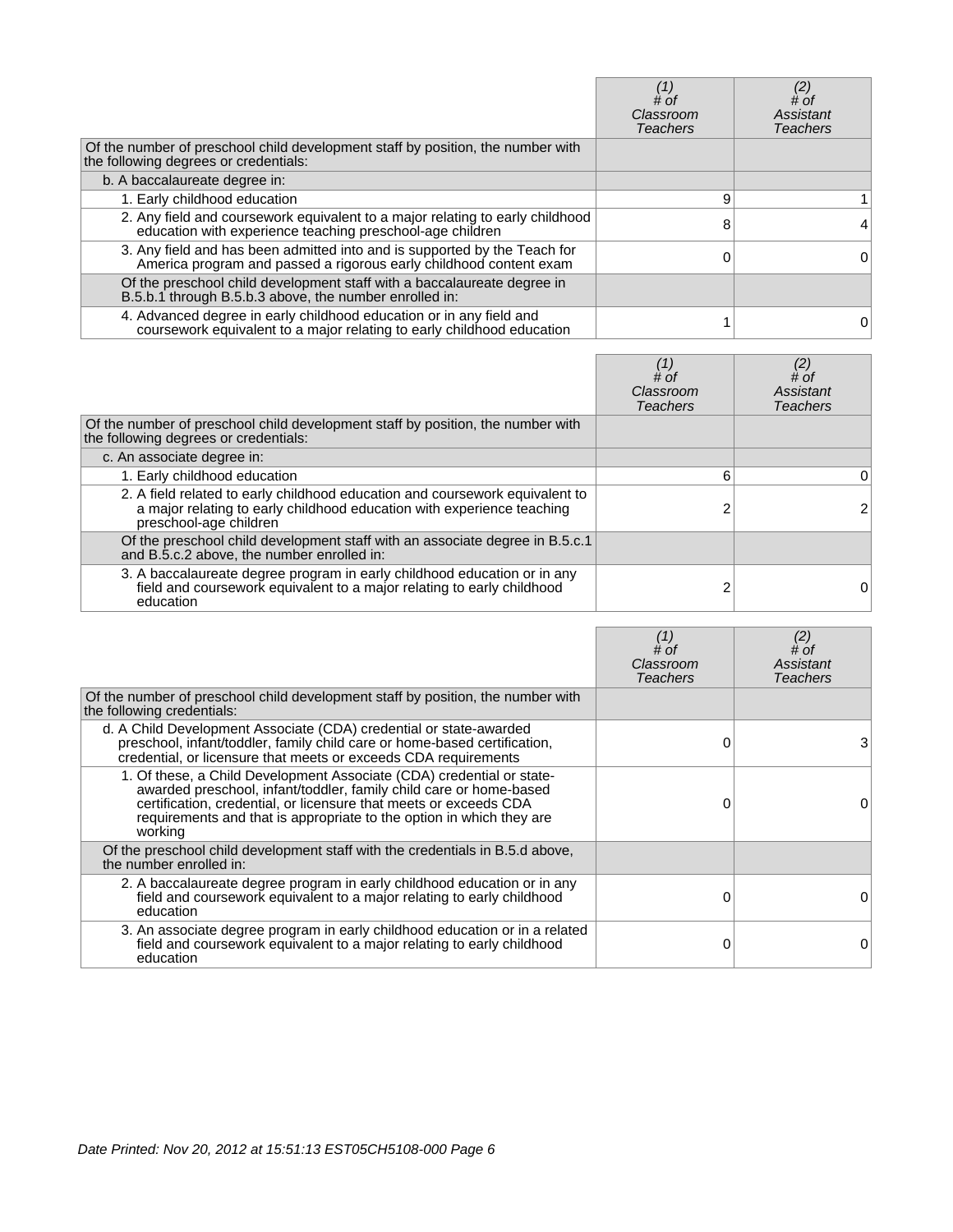|                                                                                                                                                                                                                                                                                                     | (1)<br># of<br>Classroom<br>Teachers | $^{(2)}_{\# \text{ of }}$<br>Assistant<br>Teachers |
|-----------------------------------------------------------------------------------------------------------------------------------------------------------------------------------------------------------------------------------------------------------------------------------------------------|--------------------------------------|----------------------------------------------------|
| Of the number of preschool child development staff by position:                                                                                                                                                                                                                                     |                                      |                                                    |
| e. The number who do not have the qualifications listed in B.5.a through B.5.d                                                                                                                                                                                                                      | 0                                    |                                                    |
| Of the preschool child development staff in B.5.e above, the number enrolled<br>in:                                                                                                                                                                                                                 |                                      |                                                    |
| 1. A baccalaureate degree program in early childhood education or in any<br>field and coursework equivalent to a major relating to early childhood<br>education                                                                                                                                     |                                      | 0                                                  |
| 2. An associate degree program in early childhood education or in a related<br>field and coursework equivalent to a major relating to early childhood<br>education                                                                                                                                  | O                                    |                                                    |
| 3. Any type of Child Development Associate (CDA) credential or state-<br>awarded preschool, infant/toddler, family child care or home-based<br>certification, credential, or licensure that meets or exceeds CDA<br>requirements and that is appropriate to the option in which they are<br>working |                                      |                                                    |

|                                                                                                                                                                                                                                                                                                                                                                                                                                                                                                                                                                                                                                                                                                                                                                          | # of classes    |
|--------------------------------------------------------------------------------------------------------------------------------------------------------------------------------------------------------------------------------------------------------------------------------------------------------------------------------------------------------------------------------------------------------------------------------------------------------------------------------------------------------------------------------------------------------------------------------------------------------------------------------------------------------------------------------------------------------------------------------------------------------------------------|-----------------|
| B.6 Total number of center-based option classes serving preschool-aged children                                                                                                                                                                                                                                                                                                                                                                                                                                                                                                                                                                                                                                                                                          | 20 I            |
| B.7 Number of center-based option classes serving preschool-aged children in which at least one teacher<br>(excluding assistant teachers) has one of the following:<br>- An advanced or baccalaureate degree in early childhood education or in any field and coursework<br>equivalent to a major relating to early childhood education with experience teaching pre-school age<br>children, or<br>- A baccalaureate degree and has been admitted into and is supported by the Teach for America<br>program and passed a rigorous early childhood content exam<br>- An associate degree in early childhood education or in a related field and coursework equivalent to a<br>major relating to early childhood education with experience teaching preschool-age children | 20 <sub>1</sub> |

## **Child development staff qualifications - home-based and FCC**

|                                                         | # of Home-<br><b>Based Visitors</b> | # of Home-<br><b>Based Visitor</b><br><b>Supervisors</b> | # of Family<br><b>Child Care</b><br><b>Providers</b> | $\overline{a}$<br># of Family<br>Child Care<br>Specialists |
|---------------------------------------------------------|-------------------------------------|----------------------------------------------------------|------------------------------------------------------|------------------------------------------------------------|
| B.9 Total number of child development staff by position |                                     |                                                          |                                                      |                                                            |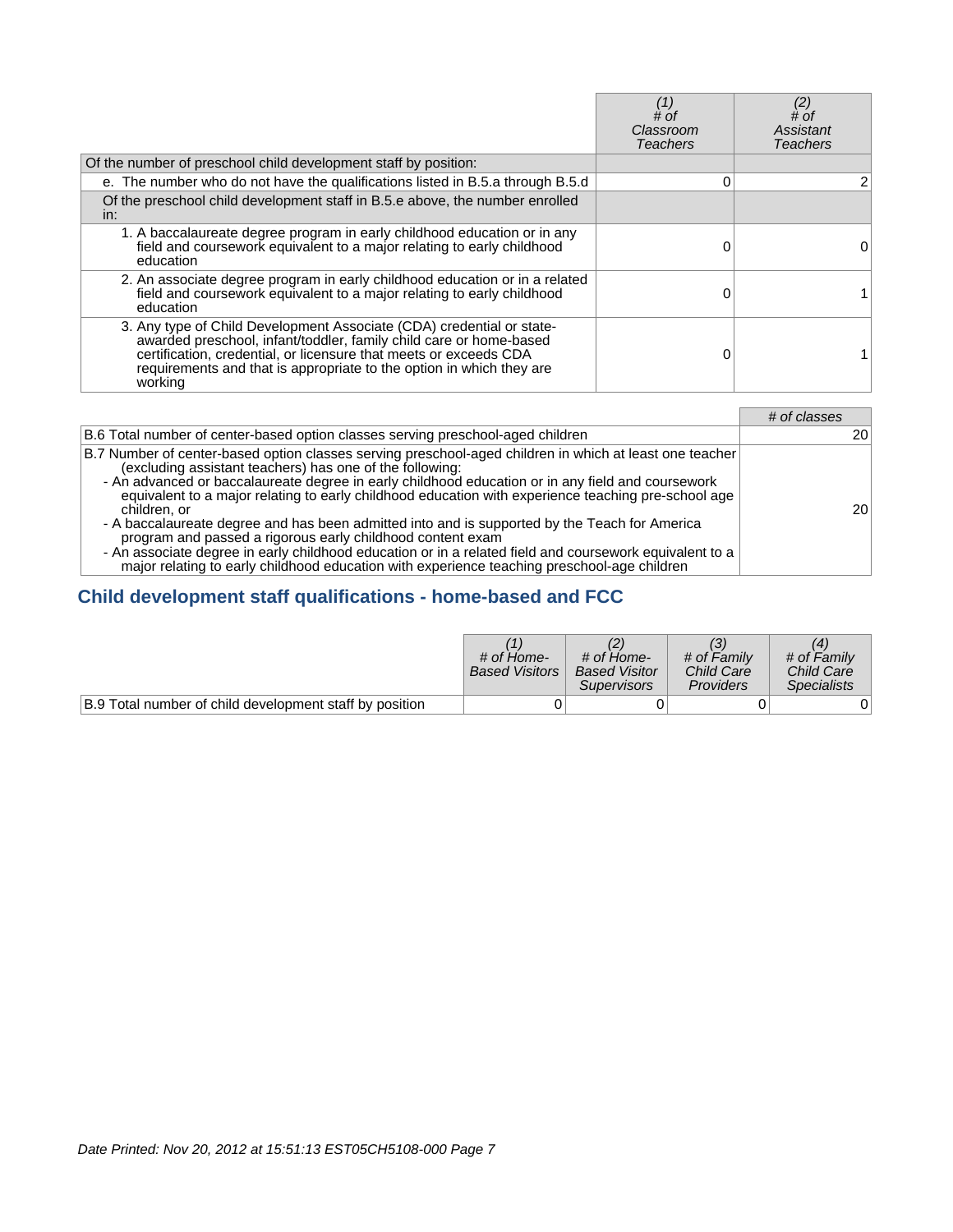|                                                                                                                | # of Home-<br><b>Based Visitors</b> | (2)<br># of Home-<br><b>Based Visitor</b><br><b>Supervisors</b> | (3)<br># of Family<br><b>Child Care</b><br><b>Providers</b> | (4)<br># of Family<br><b>Child Care</b><br><b>Specialists</b> |
|----------------------------------------------------------------------------------------------------------------|-------------------------------------|-----------------------------------------------------------------|-------------------------------------------------------------|---------------------------------------------------------------|
| Of the number of child development staff by position, the<br>number with the following degrees or credentials: |                                     |                                                                 |                                                             |                                                               |
| a. An advanced degree in/licensed as:                                                                          |                                     |                                                                 |                                                             |                                                               |
| 1. 1. Social work/ Licensed clinical social worker<br>(LCSW)/ Licensed master social worker (LCMW)             | 0                                   | 0                                                               | 0                                                           |                                                               |
| 2. Marriage and family therapy/ Licensed marriage<br>and family therapist (LMFT)                               | 0                                   | Ω                                                               | 0                                                           | 0                                                             |
| 3. Psychology                                                                                                  | 0                                   | 0                                                               | $\Omega$                                                    | 0                                                             |
| 4. Sociology                                                                                                   | 0                                   |                                                                 | $\Omega$                                                    | 0                                                             |
| 5. Human services (include related areas such as<br>child and family services or social services)              | 0                                   | O                                                               | 0                                                           | 0                                                             |
| 6. Nursing plus Nurse Practitioner (NP) license                                                                | 0                                   | 0                                                               | 0                                                           | 0                                                             |
| 7. Early childhood education                                                                                   | 0                                   | 0                                                               | 0                                                           | $\Omega$                                                      |
| 8. Other                                                                                                       | $\Omega$                            | 0                                                               | $\mathbf{0}$                                                | 0                                                             |
| Home-Based Visitors:                                                                                           |                                     |                                                                 |                                                             |                                                               |
| Home-Based Visitor Supervisors:                                                                                |                                     |                                                                 |                                                             |                                                               |
| Family Child Care Providers:                                                                                   |                                     |                                                                 |                                                             |                                                               |
| Family Child Care Specialists:                                                                                 |                                     |                                                                 |                                                             |                                                               |

|                                                                                                              | # of Home-<br><b>Based Visitors</b> | # of Home-<br><b>Based Visitor</b><br>Supervisors | (3)<br># of Family<br><b>Child Care</b><br><b>Providers</b> | (4)<br># of Family<br><b>Child Care</b><br><b>Specialists</b> |
|--------------------------------------------------------------------------------------------------------------|-------------------------------------|---------------------------------------------------|-------------------------------------------------------------|---------------------------------------------------------------|
| Of the number of child development staff by position, the<br>number with the following degrees and licenses: |                                     |                                                   |                                                             |                                                               |
| b. A baccalaureate degree in:                                                                                |                                     |                                                   |                                                             |                                                               |
| 1. Social work                                                                                               | 0                                   | 0                                                 | $\mathbf{0}$                                                | 0                                                             |
| 2. Psychology                                                                                                |                                     | 0                                                 | 0                                                           | 0                                                             |
| 3. Sociology                                                                                                 | 0                                   | 0                                                 | 0                                                           | 0                                                             |
| 4. Human services (include related areas such as<br>child and family services or social services)            |                                     |                                                   | 0                                                           | 0                                                             |
| 5. Nursing plus Registered Nurse (RN) license                                                                | U                                   | 0                                                 | $\Omega$                                                    | 0                                                             |
| 6. Early childhood education                                                                                 |                                     |                                                   | $\Omega$                                                    | 0                                                             |
| 7. Other                                                                                                     | 0                                   | 0                                                 | 0                                                           | $\Omega$                                                      |
| Home-Based Visitors:                                                                                         |                                     |                                                   |                                                             |                                                               |
| Home-Based Visitor Supervisors:                                                                              |                                     |                                                   |                                                             |                                                               |
| Family Child Care Providers:                                                                                 |                                     |                                                   |                                                             |                                                               |
| Family Child Care Specialists:                                                                               |                                     |                                                   |                                                             |                                                               |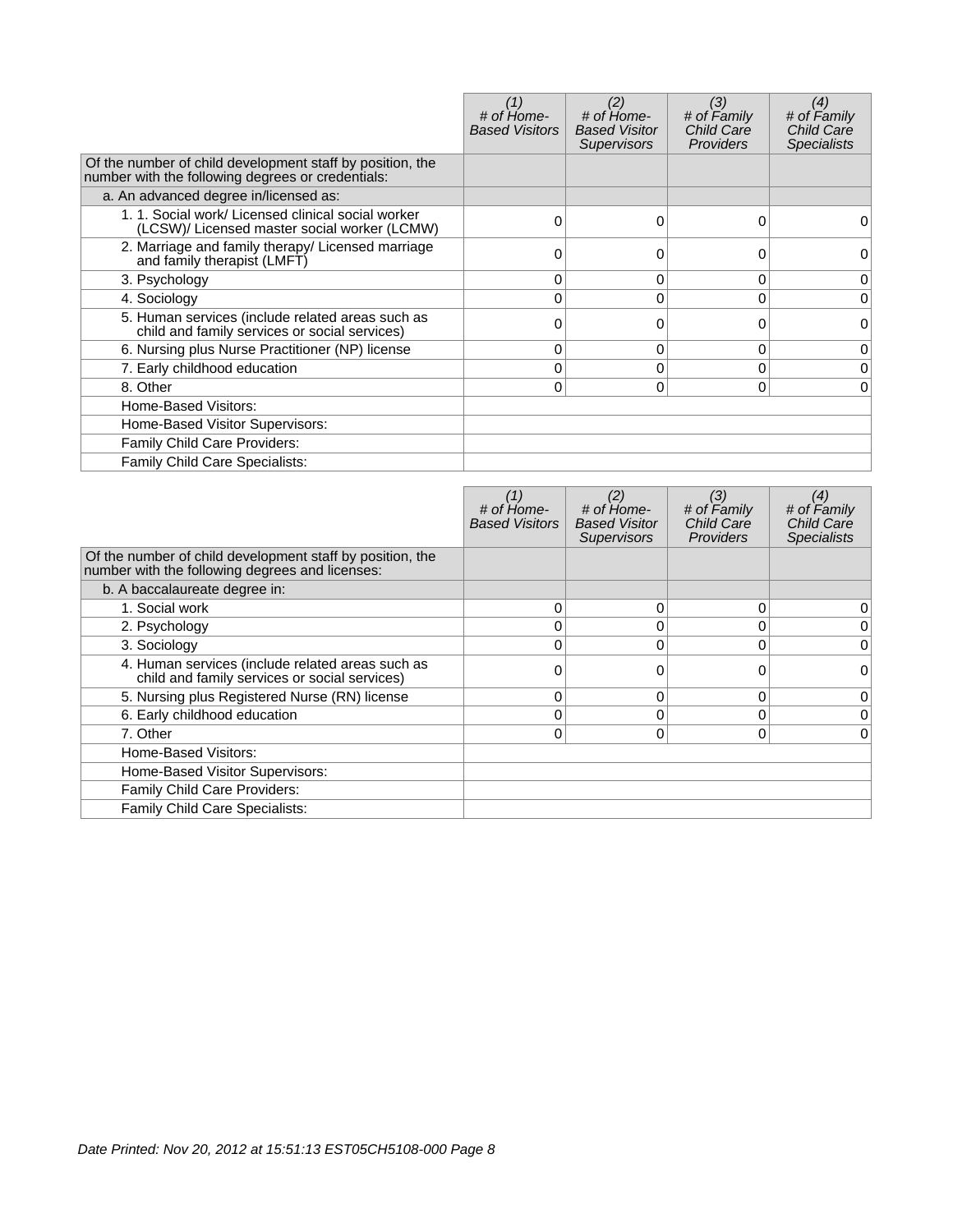|                                                                                                              | # of Home-<br><b>Based Visitors</b> | (2)<br># of Home-<br><b>Based Visitor</b><br><b>Supervisors</b> | (3)<br># of Family<br><b>Child Care</b><br><b>Providers</b> | (4)<br># of Family<br><b>Child Care</b><br><b>Specialists</b> |
|--------------------------------------------------------------------------------------------------------------|-------------------------------------|-----------------------------------------------------------------|-------------------------------------------------------------|---------------------------------------------------------------|
| Of the number of child development staff by position, the<br>number with the following degrees and licenses: |                                     |                                                                 |                                                             |                                                               |
| c. An associate degree in:                                                                                   |                                     |                                                                 |                                                             |                                                               |
| 1. Social work                                                                                               | 0                                   | 0                                                               | $\mathbf{0}$                                                | 0                                                             |
| 2. Psychology                                                                                                | 0                                   |                                                                 | $\Omega$                                                    | 0                                                             |
| 3. Sociology                                                                                                 | 0                                   | 0                                                               | 0                                                           | 0                                                             |
| 4. Human services (include related areas such as<br>child and family services or social services)            |                                     |                                                                 | 0                                                           | 0                                                             |
| 5. Nursing plus Registered Nurse (RN) license                                                                | 0                                   | 0                                                               | $\Omega$                                                    | 0                                                             |
| 6. Early childhood education                                                                                 | 0                                   |                                                                 | 0                                                           | $\Omega$                                                      |
| 7. Other                                                                                                     | $\Omega$                            | 0                                                               | $\Omega$                                                    | 0                                                             |
| Home-Based Visitors:                                                                                         |                                     |                                                                 |                                                             |                                                               |
| Home-Based Visitor Supervisors:                                                                              |                                     |                                                                 |                                                             |                                                               |
| Family Child Care Providers:                                                                                 |                                     |                                                                 |                                                             |                                                               |
| Family Child Care Specialists:                                                                               |                                     |                                                                 |                                                             |                                                               |

|                                                                                                                                                                      | # of Home-<br><b>Based Visitors</b> | # of Home-<br><b>Based Visitor</b><br><b>Supervisors</b> | (3)<br># of Family<br><b>Child Care</b><br><b>Providers</b> | (4)<br># of Family<br>Child Care<br><b>Specialists</b> |
|----------------------------------------------------------------------------------------------------------------------------------------------------------------------|-------------------------------------|----------------------------------------------------------|-------------------------------------------------------------|--------------------------------------------------------|
| Of the number of child development staff by position, the<br>number with the following credentials:                                                                  |                                     |                                                          |                                                             |                                                        |
| d.License, certification, or credential held:                                                                                                                        |                                     |                                                          |                                                             |                                                        |
| 1. Nursing, non-RN, i.e. LPN, CNA, etc.                                                                                                                              |                                     | 0                                                        | 0                                                           | 0                                                      |
| 2. Family development credential (FDC)                                                                                                                               |                                     | 0                                                        | 0                                                           | $\overline{0}$                                         |
| 3. Child development associate credential (CDA)                                                                                                                      |                                     | $\Omega$                                                 | $\Omega$                                                    | $\overline{0}$                                         |
| 4. State-awarded certification, credential, or license<br>appropriate to the option in which they are working,<br>i.e. home-based option or family child care option |                                     |                                                          |                                                             | 0                                                      |
| 5. Other                                                                                                                                                             | 0                                   | 0                                                        | 0                                                           | 0                                                      |
| Home-Based Visitors:                                                                                                                                                 |                                     |                                                          |                                                             |                                                        |
| Home-Based Visitor Supervisors:                                                                                                                                      |                                     |                                                          |                                                             |                                                        |
| Family Child Care Providers:                                                                                                                                         |                                     |                                                          |                                                             |                                                        |
| Family Child Care Specialists:                                                                                                                                       |                                     |                                                          |                                                             |                                                        |

|                                                                                   | # of Home-<br><b>Based Visitors</b> | # of Home-<br><b>Based Visitor</b><br>Supervisors | (3)<br># of Family<br><b>Child Care</b><br>Providers | (4)<br># of Family<br>Child Care<br><b>Specialists</b> |
|-----------------------------------------------------------------------------------|-------------------------------------|---------------------------------------------------|------------------------------------------------------|--------------------------------------------------------|
| Of the number of child development staff by position:                             |                                     |                                                   |                                                      |                                                        |
| e. The number who do not have the qualifications listed<br>in B.9.a through B.9.d |                                     |                                                   |                                                      |                                                        |
| Of the child development staff in B.9.e above, the number<br>enrolled in:         |                                     |                                                   |                                                      |                                                        |
| 1. An advanced degree or license                                                  |                                     |                                                   |                                                      | 0                                                      |
| 2. A baccalaureate degree                                                         |                                     |                                                   |                                                      | 0                                                      |
| 3. An associate degree                                                            |                                     |                                                   |                                                      | $\Omega$                                               |
| 4. Studies leading to a non-degree license, certificate,<br>or credential         |                                     |                                                   |                                                      | 0                                                      |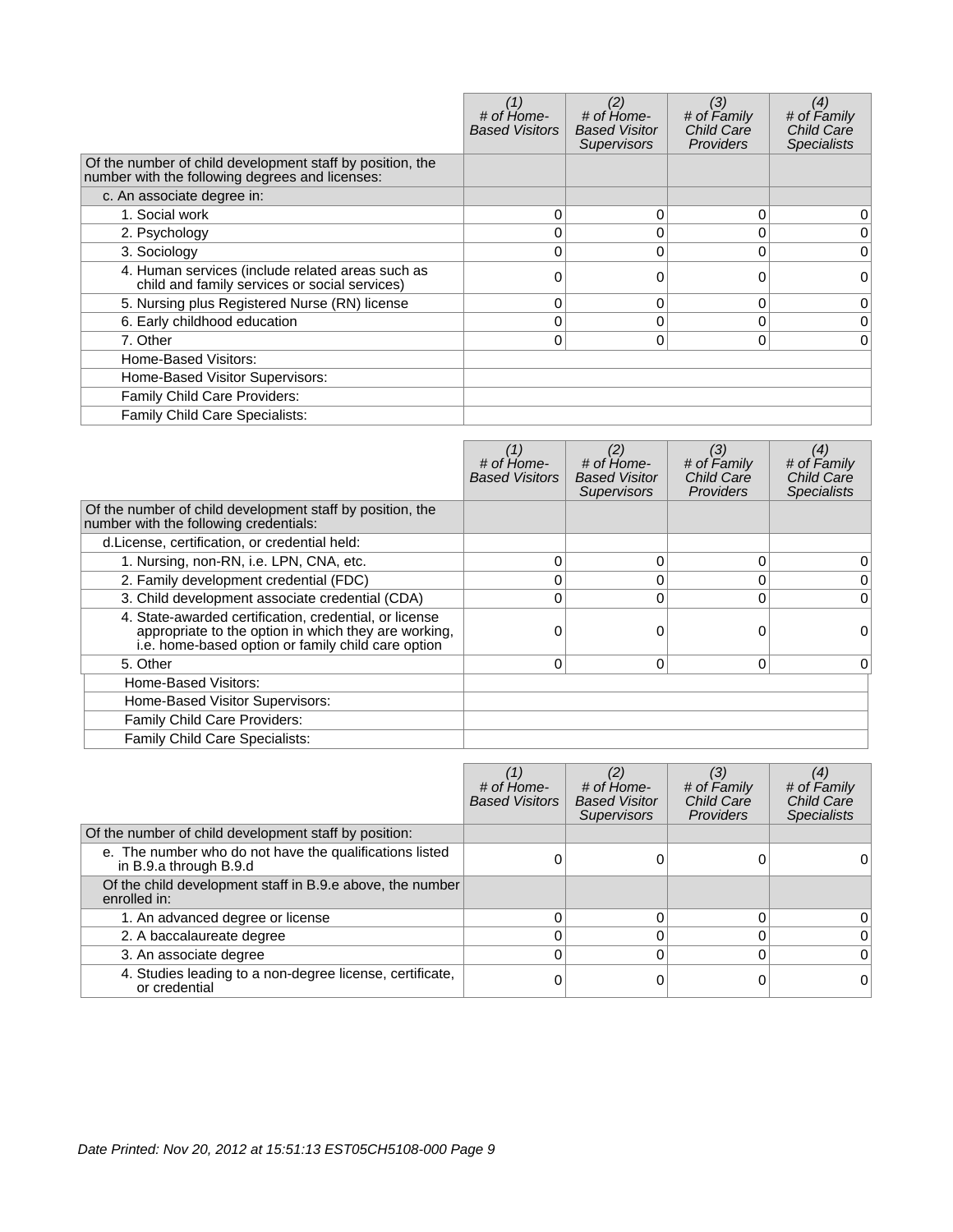## **NON-SUPERVISORY CHILD DEVELOPMENT STAFF**

## **Child development staff - ethnicity**

| B.12 Ethnicity:                      | $\#$ of non-<br>supervisory<br>child development<br>staff |
|--------------------------------------|-----------------------------------------------------------|
| a. Hispanic or Latino origin         |                                                           |
| b. Non-Hispanic or Non-Latino origin | 36                                                        |
|                                      |                                                           |

#### **Child development staff - race**

| B.13 Race:                                   | $#$ of non-<br>supervisory<br>child development<br>staff |
|----------------------------------------------|----------------------------------------------------------|
| a. American Indian or Alaska Native          | 0                                                        |
| b. Asian                                     | 1                                                        |
| c. Black or African American                 | $\overline{2}$                                           |
| d. Native Hawaiian or other Pacific Islander | $\boldsymbol{0}$                                         |
| e. White                                     | 35                                                       |
| f. Biracial/Multi-racial                     | $\overline{2}$                                           |
| g. Other                                     | $\overline{0}$                                           |
| h. Unspecified                               | $\overline{0}$                                           |

## **Child development staff - language**

|                                                                                            | # of non-supervisory<br>child development<br>staff |
|--------------------------------------------------------------------------------------------|----------------------------------------------------|
| B.14 The number who are proficient in a language(s) other than English                     | 7                                                  |
| a. Of these, the number who are proficient in more than one language other than<br>English | 0                                                  |
| B.15 Language groups in which staff are proficient                                         | # of non-supervisory<br>child development<br>staff |
| a. Spanish                                                                                 | 4                                                  |
| b. Native Central American, South American, and Mexican Languages                          | 0                                                  |
| c. Caribbean Languages                                                                     | 0                                                  |
| d. Middle Eastern & South Asian Languages                                                  | 0                                                  |
| e. East Asian Languages                                                                    | 0                                                  |
| f. Native North American/Alaska Native Languages                                           | 0                                                  |
| g. Pacific Island Languages                                                                | 0                                                  |
| h. European & Slavic Languages                                                             | $\overline{c}$                                     |
| i. African Languages                                                                       | $\mathbf 1$                                        |
| j. Other                                                                                   | 0                                                  |
| k. Unspecified                                                                             | 0                                                  |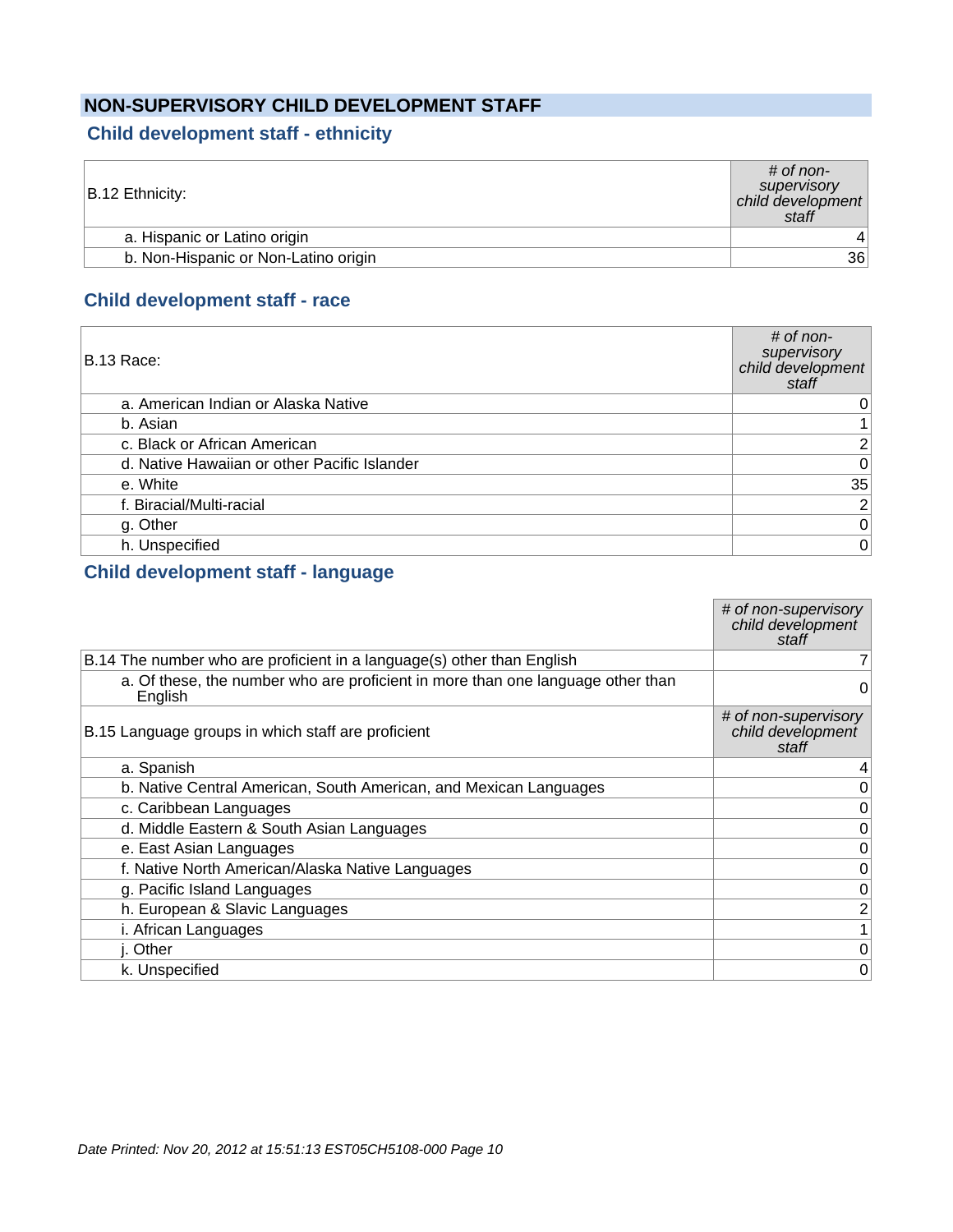#### **Child development staff - classroom teacher turnover**

|                                                                                                                         | # of classroom<br>teachers    |
|-------------------------------------------------------------------------------------------------------------------------|-------------------------------|
| B.16 The number of classroom teachers who left your program during the year.                                            | 4                             |
| B.17 Of these, the number who left for the following reasons:                                                           | # of<br>classroom<br>teachers |
| a. Higher compensation/benefits package in the same field                                                               | 2                             |
| b. Change in job field                                                                                                  |                               |
| c. Other                                                                                                                |                               |
| 1. Comments: Performance Issues                                                                                         |                               |
| B.18 Number of classroom teacher vacancies in your program that remained unfilled for a<br>period of 3 months or longer | 0                             |
| B.19 Number of classroom teachers hired during the year due to turnover                                                 | 4                             |

## **Child development staff - home-based visitor turnover**

|                                                                                                                         | # of home-based<br>visitors |
|-------------------------------------------------------------------------------------------------------------------------|-----------------------------|
| B.20 The number of home-based visitors who left the program during the year                                             | 0                           |
| B.21 Of these, the number who left for the following reasons:                                                           |                             |
| a. Higher compensation/benefits package in the same field                                                               | 0                           |
| b. Change in job field                                                                                                  | 0                           |
| c. Other                                                                                                                | $\Omega$                    |
| 1. Comments: null                                                                                                       |                             |
| B.22 Number of home-based visitor vacancies in the program that remained unfilled for a<br>period of 3 months or longer | 0                           |
| B.23 Number of home-based visitors hired during the year due to turnover                                                | 0                           |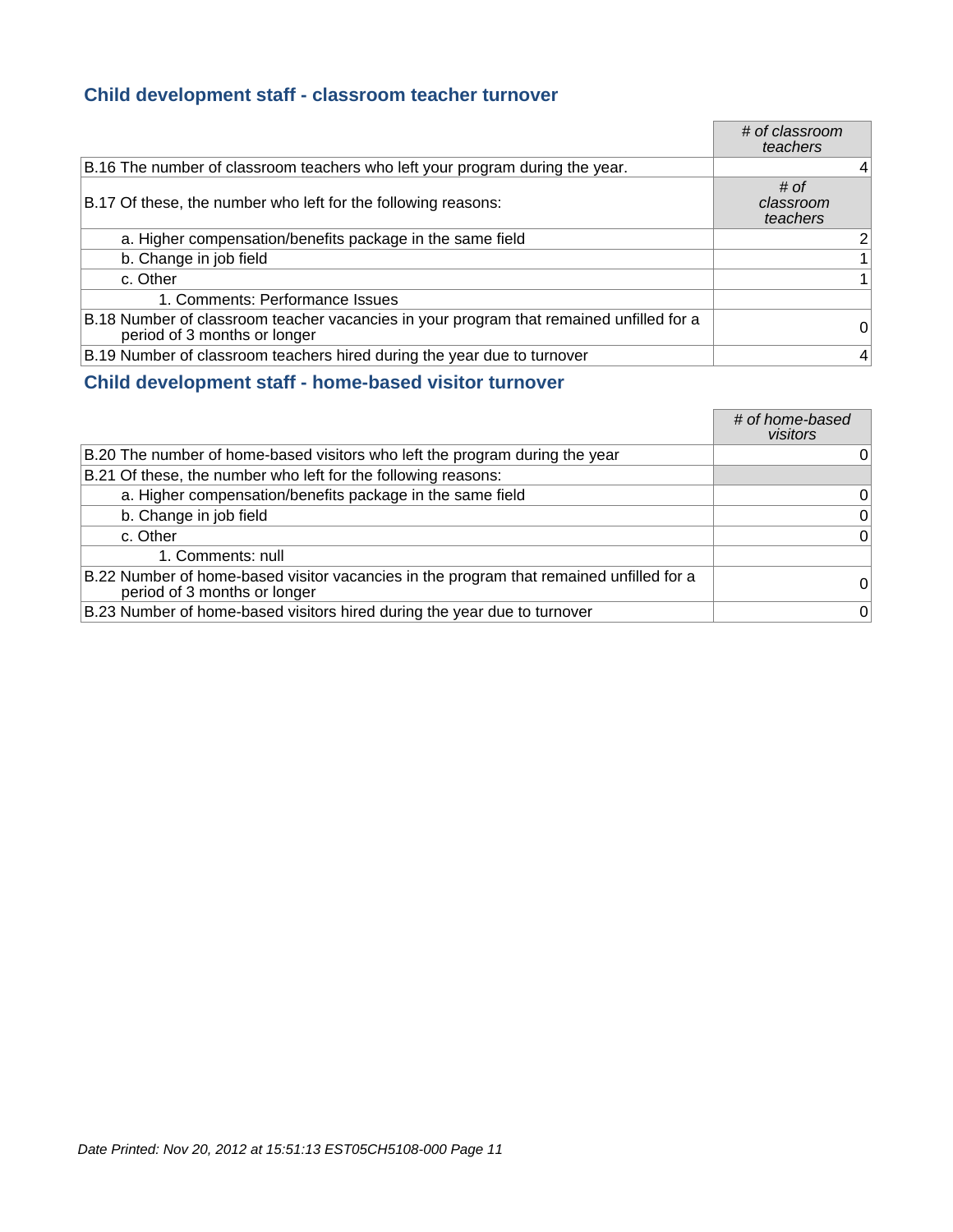## **FAMILY & COMMUNITY PARTNERSHIPS STAFF**

## **Family & community partnerships staff - qualifications**

|                                                                                                                                                    | (1)<br># of family workers | (2)<br># of $\widehat{FCP}$<br>supervisors                                             |
|----------------------------------------------------------------------------------------------------------------------------------------------------|----------------------------|----------------------------------------------------------------------------------------|
| B.24 Total number of family & community partnerships staff                                                                                         | 15                         | 2                                                                                      |
| a. Of the FCP supervisors, the number who work directly with<br>families, i.e. staff with a family caseload                                        |                            | $\Omega$                                                                               |
| B.25 Of the family & community partnerships staff, the number with the<br>following education                                                      | (1)<br># of family workers | $(2)$<br># of FCP<br>supervisors                                                       |
| a. A related advanced degree                                                                                                                       |                            | 0                                                                                      |
| b. A related baccalaureate degree                                                                                                                  | 3                          | 2                                                                                      |
| c. A related associate degree                                                                                                                      | 5                          | 0                                                                                      |
| d. GED or high school diploma                                                                                                                      | 5                          | 0                                                                                      |
| B.26 Of the family & community partnerships staff who do not have a<br>degree, the number in training leading to a related degree or<br>credential | 2                          | 0                                                                                      |
| B.27 Comments on staff shared by Head Start and Early Head Start programs:                                                                         |                            | Shared Dual<br>Language<br>Specialist<br>and the $2$<br>FCP<br>Supervisors<br>with EHS |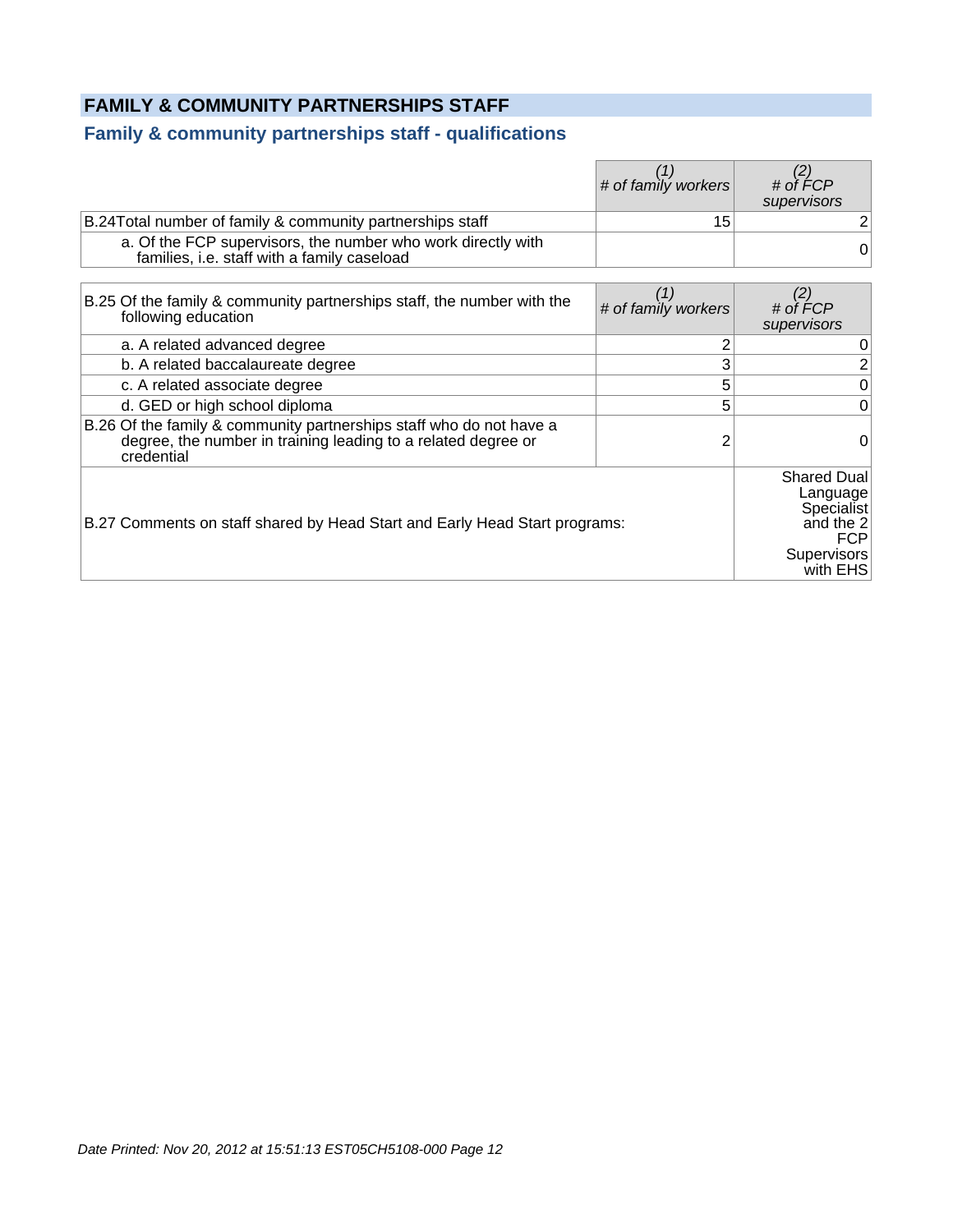|                                                                                                                                                                                                                                 | # of $ECD$<br>managers/<br>coordinators |
|---------------------------------------------------------------------------------------------------------------------------------------------------------------------------------------------------------------------------------|-----------------------------------------|
| B.28 Total number of education & child development managers/coordinators                                                                                                                                                        | 1                                       |
|                                                                                                                                                                                                                                 | # of ECD<br>managers/<br>coordinators   |
| Of the education & child development managers/coordinators, the number with the<br>following degrees or credentials:                                                                                                            |                                         |
| a. An advanced degree in early childhood education, or an advanced degree in any<br>field and coursework equivalent to a major relating to early childhood education<br>with experience teaching preschool-age children         | 0                                       |
| b. A baccalaureate degree in early childhood education, or a baccalaureate degree<br>in any field and coursework equivalent to a major relating to early childhood<br>education with experience teaching preschool-age children | 1                                       |
|                                                                                                                                                                                                                                 | # of $ECD$<br>managers/<br>coordinators |
| Of the education & child development managers/coordinators, the number with the<br>following degrees or credentials:                                                                                                            |                                         |
| c. An associate degree in early childhood education, or an associate degree in any<br>field and coursework equivalent to a major relating to early childhood education<br>with experience teaching preschool-age children       | 0                                       |
| Of the education & child development managers/coordinators preschool child<br>development staff in B.28.c above, the number enrolled in:                                                                                        |                                         |
| 1. A baccalaureate degree in early childhood education, or a baccalaureate<br>degree in any field and coursework equivalent to a major relating to early<br>childhood education                                                 | 0                                       |
|                                                                                                                                                                                                                                 | # of $ECD$<br>managers/<br>coordinators |
| Of the education & child development managers/coordinators, the number with the<br>following degrees or credentials:                                                                                                            |                                         |
| d. A Child Development Associate (CDA) credential or state-awarded preschool,<br>infant/toddler, family child care or home-based certification, credential, or<br>licensure that meets or exceeds CDA requirements              | 0                                       |
| Of the education & child development managers/coordinators preschool child<br>development staff in B.28.d above, the number enrolled in:                                                                                        |                                         |
| 1. A baccalaureate degree in early childhood education, or a baccalaureate<br>degree in any field and coursework equivalent to a major relating to early<br>childhood education                                                 | 0                                       |
|                                                                                                                                                                                                                                 | # of ECD<br>managers/<br>coordinators   |
| Of the education & child development managers/coordinators, the number with the<br>following degrees or credentials:                                                                                                            |                                         |
| e. None of the qualifications listed in B.28.a through B.28.d                                                                                                                                                                   | 0                                       |
| Of the education & child development managers/coordinators preschool child<br>development staff in B.28 e above, the number enrolled in:                                                                                        |                                         |
| 1. A baccalaureate degree in early childhood education, or a baccalaureate<br>degree in any field and coursework equivalent to a major relating to early<br>childhood education                                                 | 0                                       |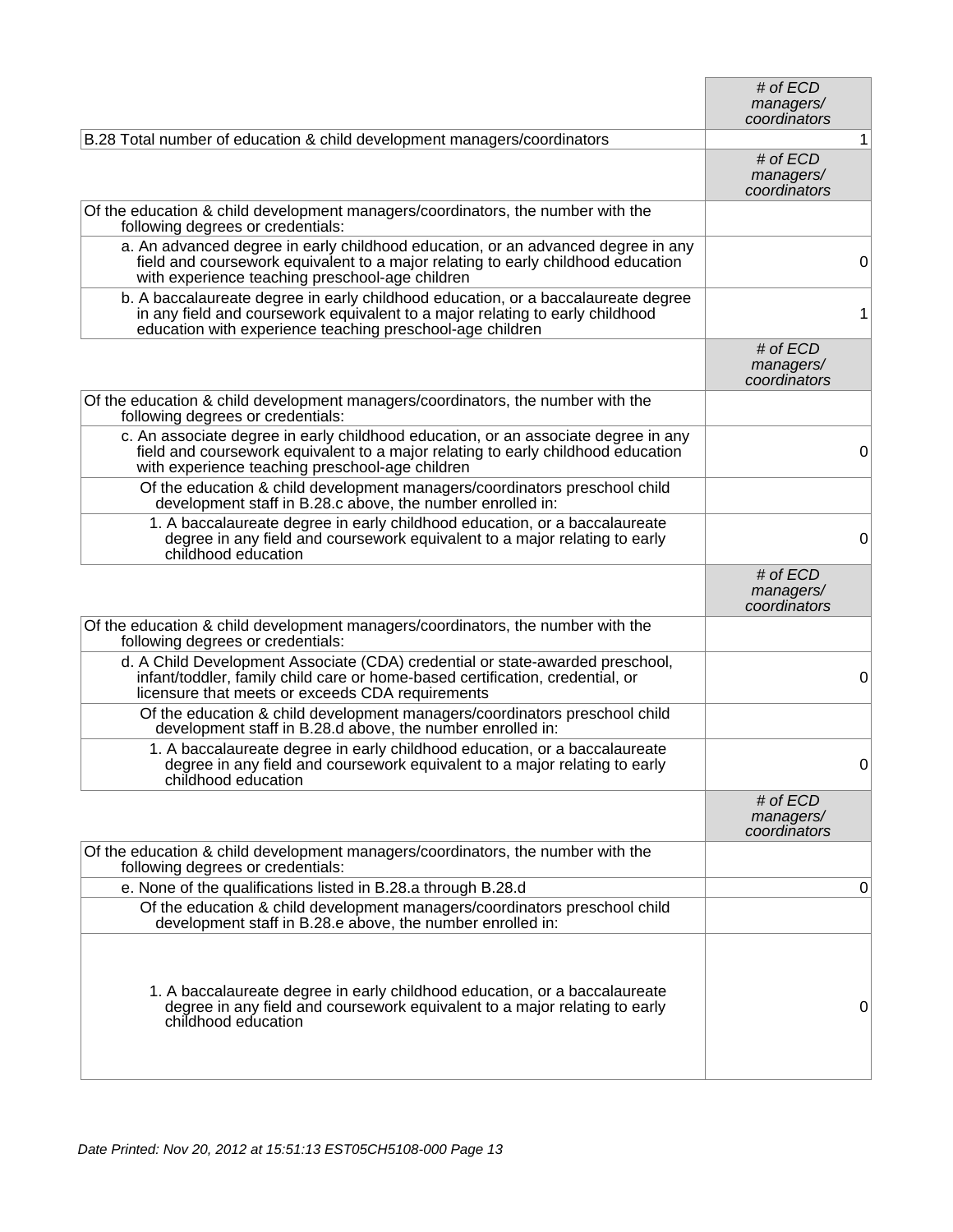B.29 Comments on education & child development managers/coordinators shared by Head Start and Early Head Start programs:

Shared Curriculum Coordinator (Education & Child Development Coordinator) with EHS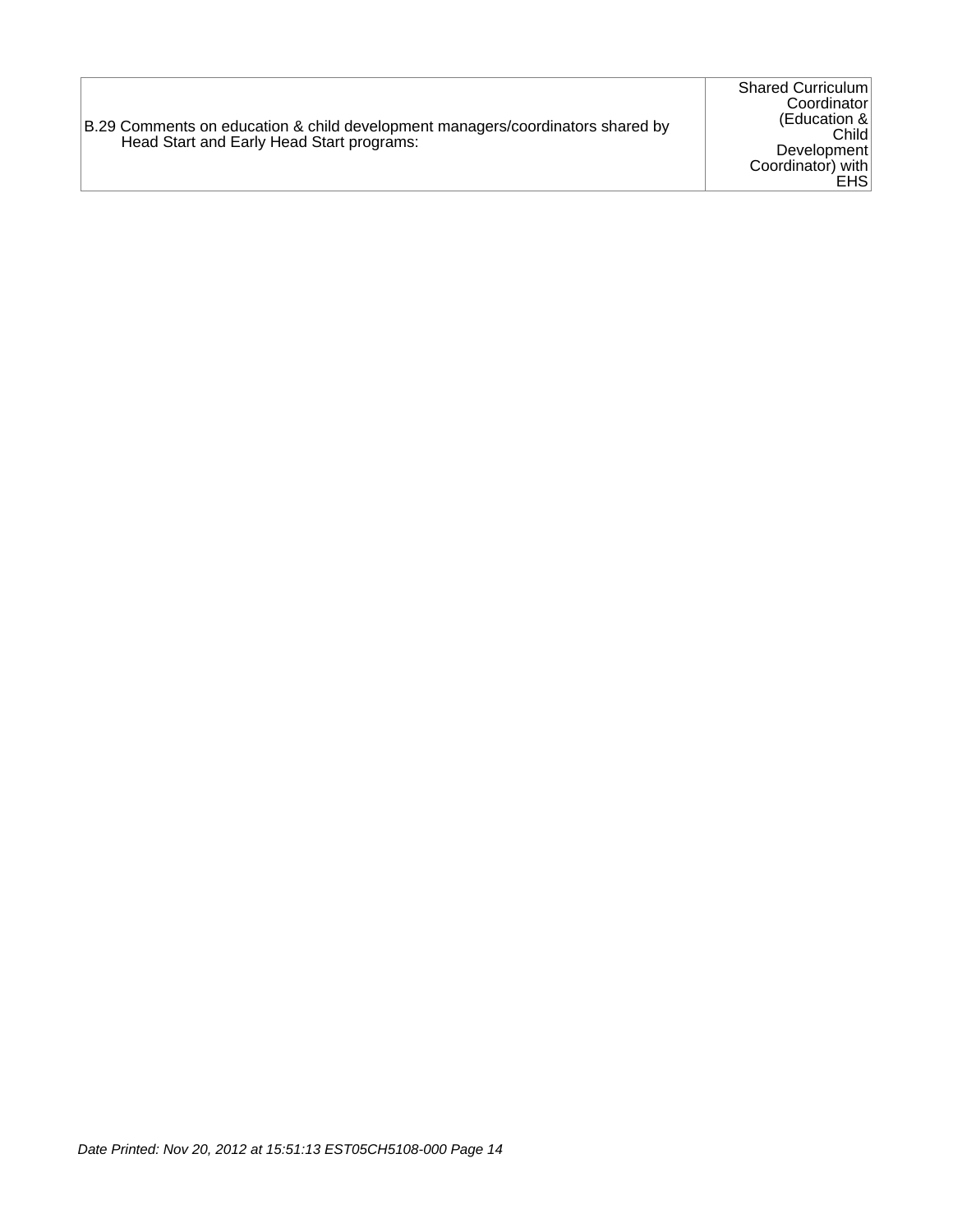## **C. CHILD & FAMILY SERVICES**

## **HEALTH SERVICES**

#### **Health insurance - children**

|                                                                                                                      | # of children at<br>enrollment | # of children at<br>end of enrollment<br>year |
|----------------------------------------------------------------------------------------------------------------------|--------------------------------|-----------------------------------------------|
| C.1 Number of all children with health insurance                                                                     | 400                            | 405                                           |
| a. Number enrolled in Medicaid and/or CHIP                                                                           | 365                            | 369                                           |
| b. Number enrolled in state-only funded insurance (for example,<br>medically indigent insurance)                     |                                | $\Omega$                                      |
| c. Number with private health insurance (for example, parent's<br>insurance)                                         | 35                             | 36                                            |
| d. Number with health insurance other than those listed above, for<br>example, Military Health (Tri-Care or CHAMPUS) |                                | 0                                             |
| 1. Specify                                                                                                           |                                |                                               |
| C.2. Number of children with no health insurance                                                                     | 19                             | 14                                            |

#### **Medical**

#### **Medical home - children**

|                                                                                                | # of children at<br>enrollment | # of children at<br>end of enrollment<br>year |
|------------------------------------------------------------------------------------------------|--------------------------------|-----------------------------------------------|
| C.5 Number of children with an ongoing source of continuous, accessible<br>health care         | 407                            | 411                                           |
| C.6 Number of children receiving medical services through the Indian<br><b>Health Service</b>  |                                | 0                                             |
| C.7 Number of children receiving medical services through a migrant<br>community health center |                                | 0                                             |

## **Medical services - children**

|                                                                                                                                                                                                           | # of children at<br>enrollment | (2)<br># of children at<br>end of enrollment<br>year                |
|-----------------------------------------------------------------------------------------------------------------------------------------------------------------------------------------------------------|--------------------------------|---------------------------------------------------------------------|
| C.8 Number of all children who are up-to-date on a schedule of age-<br>appropriate preventive and primary health care, according to the<br>relevant state's EPSDT schedule for well child care            | 337                            | 400                                                                 |
|                                                                                                                                                                                                           |                                | # of children<br>at end of<br>enrollment year                       |
| a. Of these, the number diagnosed by a health care professional with a chronic<br>condition needing medical treatment since last year's PIR was reported                                                  |                                | 75                                                                  |
| 1. Of these, the number who have received or are receiving medical treatment                                                                                                                              |                                | 71                                                                  |
| b. Specify the primary reason that children who needed medical treatment, for any<br>chronic condition diagnosed by a health care professional since last year's PIR was<br>reported, did not receive it: |                                | Children left the<br>program<br>before their<br>appointment<br>date |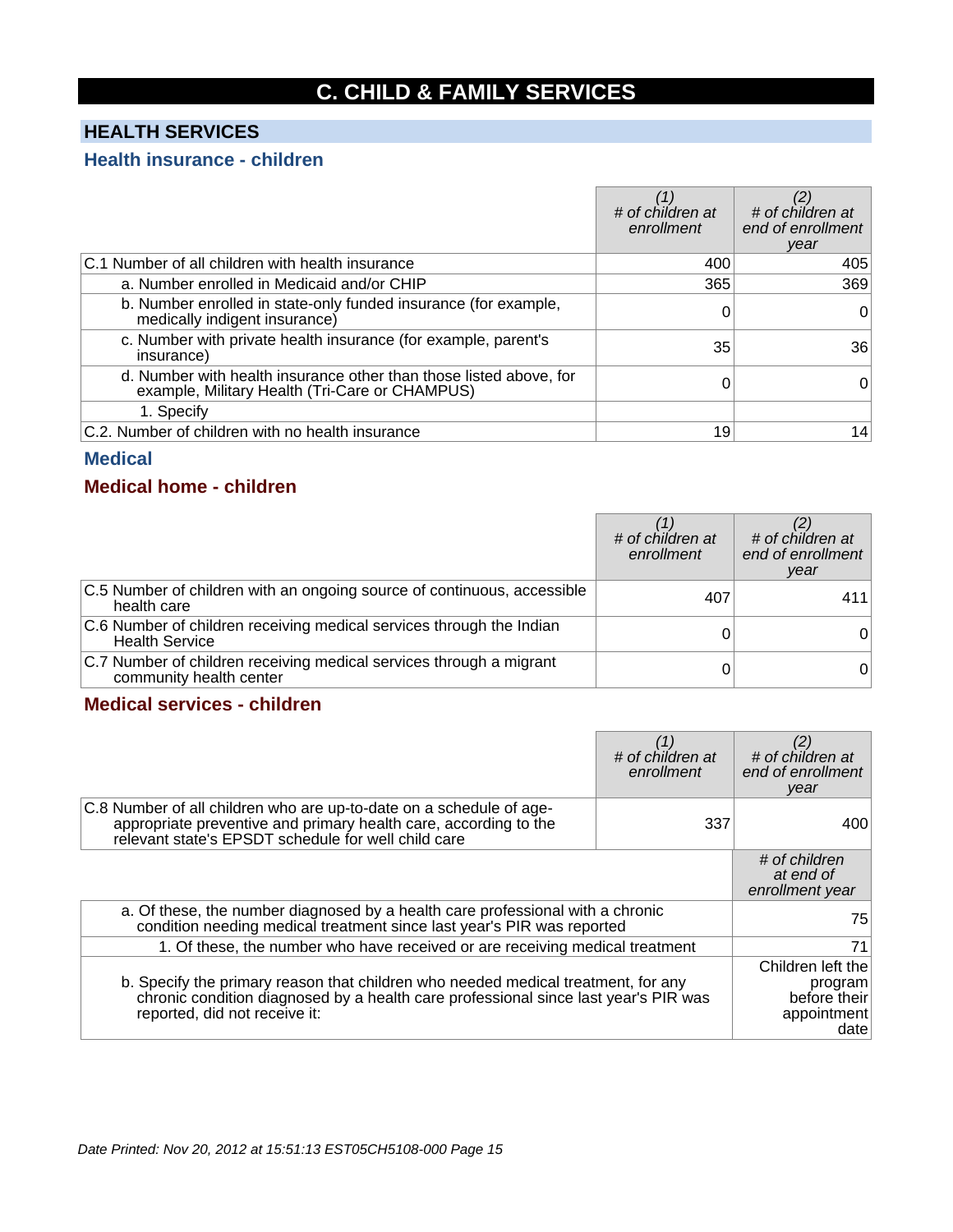| C.9 Number of all children who received medical treatment for the following chronic<br>conditions since last year's PIR was reported, regardless of when the condition was first<br>diagnosed by a health care professional: | # of children  |
|------------------------------------------------------------------------------------------------------------------------------------------------------------------------------------------------------------------------------|----------------|
| a. Anemia                                                                                                                                                                                                                    |                |
| b. Asthma                                                                                                                                                                                                                    | 23             |
| c. Hearing Difficulties                                                                                                                                                                                                      | $\Omega$       |
| d. Vision Problems                                                                                                                                                                                                           | 18             |
| e. High Lead Levels                                                                                                                                                                                                          | $\overline{2}$ |
| f. Diabetes                                                                                                                                                                                                                  |                |

## **Body Mass Index (BMI) - children (HS and Migrant programs)**

| C.10 Number of all children who are in the following weight categories according to the 2000<br>CDC BMI-for-age growth charts | # of children<br>at enrollment |
|-------------------------------------------------------------------------------------------------------------------------------|--------------------------------|
| a. Underweight (BMI less than 5th percentile for child's age and sex)                                                         | 291                            |
| b. Healthy weight (at or above 5th percentile and below 85th percentile for child's age<br>and sex)                           | 259                            |
| c. Overweight (BMI at or above 85th percentile and below 95th percentile for child's age<br>and sex)                          | 551                            |
| d. Obese (BMI at or above 95th percentile for child's age and sex)                                                            | 76                             |

## **Immunization services - children**

|                                                                                                                                                                                                                         | # of children at<br>enrollment | # of children<br>at end of<br>enrollment year |
|-------------------------------------------------------------------------------------------------------------------------------------------------------------------------------------------------------------------------|--------------------------------|-----------------------------------------------|
| C.11 Number of children who have been determined by a health care<br>professional to be up-to-date on all immunizations appropriate for<br>their age                                                                    | 371                            | 402                                           |
| C.12 Number of children who have been determined by a health care<br>professional to have received all immunizations possible at this time,<br>but who have not received all immunizations appropriate for their<br>age | 11                             | 6                                             |
| C.13 Number of children who meet their state's guidelines for an<br>exemption from immunizations                                                                                                                        |                                | 0                                             |

#### **Dental**

## **Dental home - children**

|                                                                                          | # of children at<br>enrollment | # of children at<br>end of enrollment<br>vear |
|------------------------------------------------------------------------------------------|--------------------------------|-----------------------------------------------|
| C.17 Number of children with continuous, accessible dental care provided<br>by a dentist | 282                            | 320 <sup>1</sup>                              |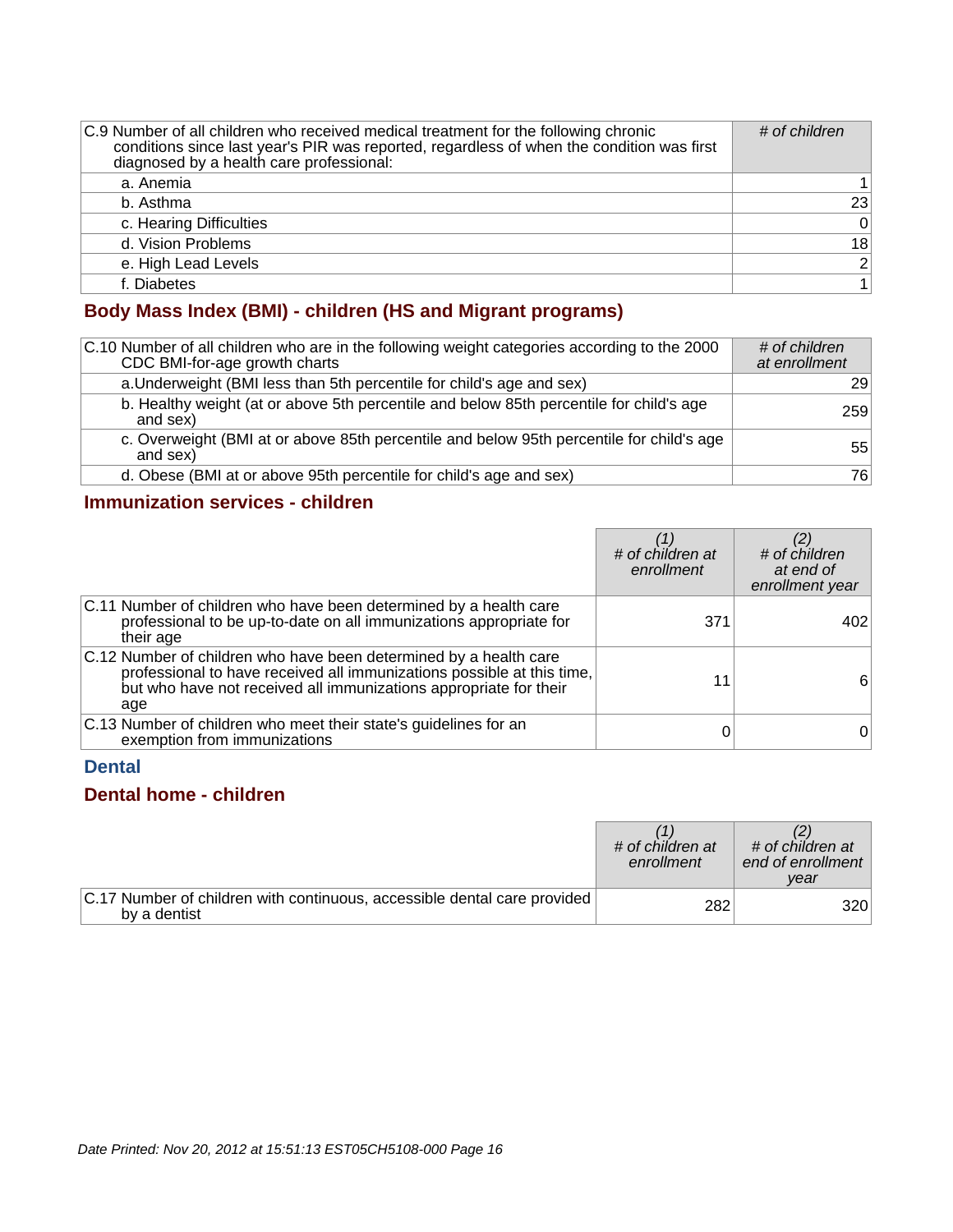#### **Preschool dental services (HS and Migrant programs))**

|                                                                                                                                                                       | # of children                                  |
|-----------------------------------------------------------------------------------------------------------------------------------------------------------------------|------------------------------------------------|
| C.18 Number of children who received preventive care since last year's PIR was reported                                                                               | 400                                            |
| C.19 Number of all children, including those enrolled in Medicaid or CHIP, who have<br>completed a professional dental examination since last year's PIR was reported | 394                                            |
| a. Of these, the number of children diagnosed as needing treatment since last year's<br>PIR was reported.                                                             | 83 <sup>°</sup>                                |
| 1. Of these, the number of children who have received or are receiving treatment                                                                                      | 781                                            |
| b. Specify the primary reason that children who needed dental treatment did not receive                                                                               | Appointment is<br>scheduled for<br>future date |

## **MENTAL HEALTH SERVICES**

#### **Mental health professional**

|                                                                                                 | # of hours |
|-------------------------------------------------------------------------------------------------|------------|
| C.22 Average total hours per operating month a mental health professional(s) spends on-<br>site |            |

#### **Mental health services**

| C.23 Indicate the number of enrolled children who were served by the mental health (MH)<br>professional(s) since last year's PIR was reported.                   | # of children<br>at end of<br>enrollment year |
|------------------------------------------------------------------------------------------------------------------------------------------------------------------|-----------------------------------------------|
| a. Number of children for whom the MH professional consulted with program staff<br>about the child's behavior / mental health                                    | 34                                            |
| 1. Of these, the number for whom the MH professional provided three or more<br>consultations with program staff since last year's PIR was reported               | 0                                             |
| b. Number of children for whom the MH professional consulted with the parent(s) /<br>guardian(s) about their child's behavior/mental health                      |                                               |
| 1. Of these, the number for whom the MH professional provided three or more<br>consultations with the parent(s) / guardian(s) since last year's PIR was reported |                                               |
| c. Number of children for whom the MH professional provided an individual mental<br>health assessment                                                            | 31                                            |
| d. Number of children for whom the MH professional facilitated a referral for mental<br>health services                                                          |                                               |

#### **Mental health referrals**

|                                                                                                                                                 | # of children<br>at end of<br>enrollment year |
|-------------------------------------------------------------------------------------------------------------------------------------------------|-----------------------------------------------|
| C.24 Number of children who were referred by the program for mental health services<br>outside of Head Start since last year's PIR was reported | 10 <sup>1</sup>                               |
| a. Of these, the number who received mental health services since last year's PIR<br>was reported                                               | 10 <sup>1</sup>                               |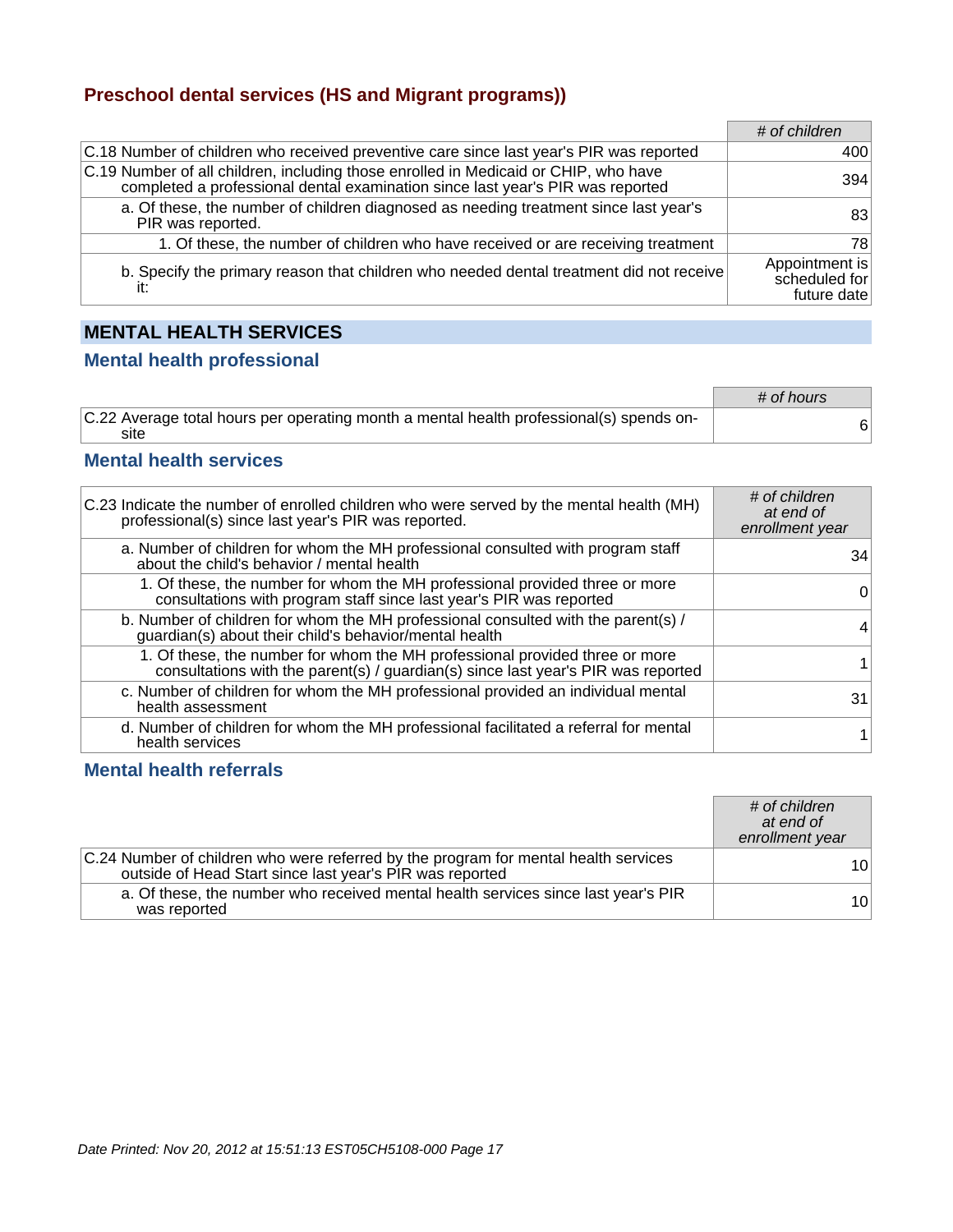## **DISABILITIES SERVICES**

## **Preschool disabilities services (HS and Migrant programs)**

|                                                                                                                                                                                                                     | # of children  |
|---------------------------------------------------------------------------------------------------------------------------------------------------------------------------------------------------------------------|----------------|
| C.25 Number of children enrolled in the program who have an Individualized Education<br>Program (IEP) indicating they have been determined eligible by the LEA to receive<br>special education and related services | 701            |
| a. Of these, the number who were determined eligible to receive special education<br>and related services:                                                                                                          | # of children  |
| 1. Prior to enrollment into the program for this enrollment year                                                                                                                                                    | 12             |
| 2. During this enrollment year                                                                                                                                                                                      | 58             |
| b. Of these, the number who have not received special education and related<br>services                                                                                                                             | $\overline{0}$ |

#### **Preschool primary disabilities (HS and Migrant programs)**

| C.27 Diagnosed primary disability                                                   | (1)<br># of children<br>determined to<br>have this disability | (2)<br># of children<br>receiving special<br>services |
|-------------------------------------------------------------------------------------|---------------------------------------------------------------|-------------------------------------------------------|
| a. Health impairment(i.e. meeting IDEA definition of 'other<br>health impairments') |                                                               |                                                       |
| b. Emotional disturbance                                                            |                                                               | 2                                                     |
| c. Speech or language impairments                                                   | 12                                                            | 12                                                    |
| d. Intellectual disabilities                                                        |                                                               | 0                                                     |
| e. Hearing impairment, including deafness                                           |                                                               | 0                                                     |
| f. Orthopedic impairment                                                            |                                                               | 0                                                     |
| g. Visual impairment, including blindness                                           |                                                               | 0                                                     |
| h. Specific learning disability                                                     | O                                                             | 0                                                     |
| i. Autism                                                                           |                                                               | 4                                                     |
| j. Traumatic brain injury                                                           |                                                               | 0                                                     |
| k. Non-categorical/developmental delay                                              | 50                                                            | 50                                                    |
| I. Multiple disabilities (excluding deaf-blind)                                     |                                                               | 0                                                     |
| m. Deaf-blind                                                                       | O                                                             | 0                                                     |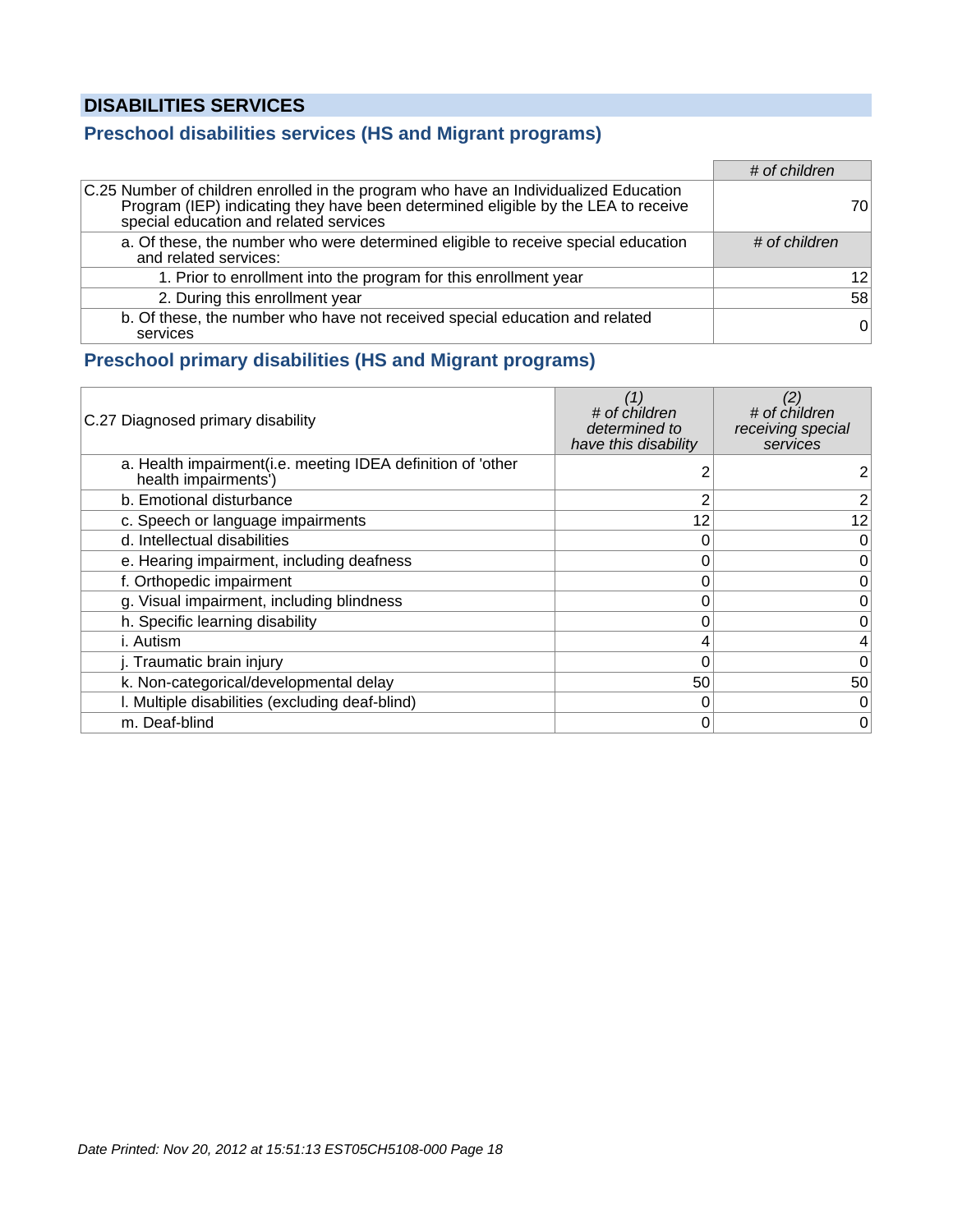#### **EDUCATION AND DEVELOPMENT TOOLS/APPROACHES**

## **Screening**

|                                                                                                                                                                                          | # of children   |
|------------------------------------------------------------------------------------------------------------------------------------------------------------------------------------------|-----------------|
| C.28 Number of all newly enrolled children since last year's PIR was reported                                                                                                            | 271             |
| C.29 Number of all newly enrolled children who completed required screenings within 45<br>days for developmental, sensory, and behavioral concerns since last year's PIR was<br>reported | 271             |
| a. Of these, the number identified as needing follow-up assessment or formal<br>evaluation to determine if the child has a disability                                                    | 58 <sub>1</sub> |
| C.30 The instrument(s) used by the program for developmental screening:                                                                                                                  |                 |
| ESI-P (Early Screening Inventory - Preschool)<br>Name/Title:                                                                                                                             |                 |

#### **Assessment**

| C.31 Approach or tool(s) used by the program to support ongoing child assessment: |                  |
|-----------------------------------------------------------------------------------|------------------|
| Name/title                                                                        | Locally designed |
| Creative Curriculum.Net                                                           | Noi              |

#### **Curriculum**

| C.32 What curriculum does your program use: |                  |  |  |
|---------------------------------------------|------------------|--|--|
| a. For center-based services:               |                  |  |  |
| Name/title                                  | Locally designed |  |  |
| Creative Curriculum                         | No.              |  |  |

|  |  |  |  |  | b. For family child care services: |
|--|--|--|--|--|------------------------------------|
|--|--|--|--|--|------------------------------------|

Name/title Locally designed

c. For home-based services:

Name/title Locally designed

## **STAFF-CHILD INTERACTION OBSERVATION TOOLS**

|                                                                                        |              | # of families<br>at enrollment |
|----------------------------------------------------------------------------------------|--------------|--------------------------------|
| C.33 Does the program use staff-child interaction observation tools to assess quality? |              | Yesl                           |
| C.34 If yes, interaction observation tool(s)<br>used by the program:                   |              |                                |
|                                                                                        | Name/title   | Locally designed               |
| a. Center-based settings                                                               | <b>CLASS</b> | No                             |
| b. Home-based settings                                                                 |              |                                |
| c. Family child care settings                                                          |              |                                |

## **FAMILY AND COMMUNITY PARTNERSHIPS**

#### **Number of families**

|                                                   | # of families<br>at enrollment |
|---------------------------------------------------|--------------------------------|
| C.35 Total number of families:                    | 384                            |
| a. Of these, the number of two-parent families    | 202                            |
| b. Of these, the number of single-parent families | 182                            |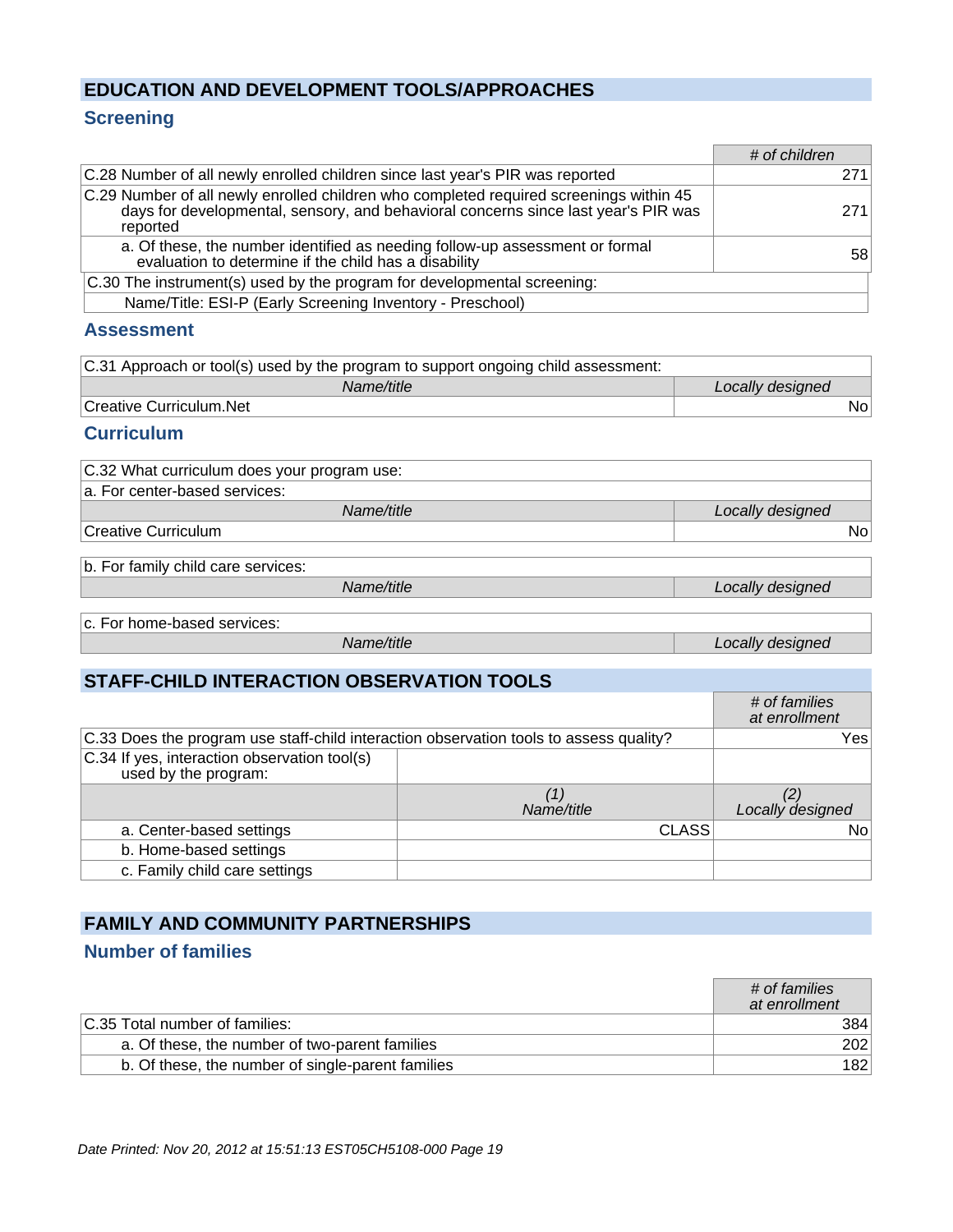## **Employment**

| C.36 Of the number of two-parent families, the number of families in which:       | # of families at<br>enrollment |
|-----------------------------------------------------------------------------------|--------------------------------|
| a. Both parents/guardians are employed                                            | 40                             |
| b. One parent/guardian is employed                                                | 136                            |
| c. Both parents/guardians are not working (i.e. unemployed, retired, or disabled) | 26                             |

| C.37 Of the number of single-parent families, the number of families in which: | # of families at<br>enrollment |
|--------------------------------------------------------------------------------|--------------------------------|
| a. The parent/guardian is employed                                             | 100                            |
| b. The parent/guardian is not working (i.e. unemployed, retired, or disabled)  | 82                             |
|                                                                                |                                |

|                                                                                                                    | # of families at<br>enrollment |
|--------------------------------------------------------------------------------------------------------------------|--------------------------------|
| C.38 The number of all families in which at least one parent/guardian is a member of the<br>United States military |                                |

## **Federal or other assistance**

|                                                                                                                                                         | # of families |
|---------------------------------------------------------------------------------------------------------------------------------------------------------|---------------|
| C.39 Total number of families receiving any cash benefits or other services under the<br>Federal Temporary Assistance for Needy Families (TANF) Program | 1781          |
| C.40 Total number of families receiving Supplemental Security Income (SSI)                                                                              | 35            |
| C.41 Total number of families receiving services under the Special Supplemental Nutrition<br>Program for Women, Infants, and Children (WIC)             | 163           |
| C.42 Total number of families receiving services under the Supplemental Nutrition<br>Assistance Program (SNAP), formerly referred to as Food Stamps     | 39            |

## **Job training/school**

| C.43 Of the number of two-parent families, the number of families in which: | # of families at<br>enrollment |
|-----------------------------------------------------------------------------|--------------------------------|
| a. Both parents/guardians are in job training or school                     | $\vert$                        |
| b. One parent/guardian is in job training or school                         | 22                             |
| c. Neither parent/guardian is in job training or school                     | 176                            |
|                                                                             |                                |

| C.44 Of the number of single-parent families, the number of families in which: | # of families at<br>enrollment |
|--------------------------------------------------------------------------------|--------------------------------|
| a. The parent/guardian is in job training or school                            | 221                            |
| b. The parent/guardian is not in job training or school                        | 160                            |

## **Parent/guardian education**

| C.45 Of the total number of families, the highest level of education obtained by the child's<br>parent(s) / quartian(s) | # of families at<br>enrollment |
|-------------------------------------------------------------------------------------------------------------------------|--------------------------------|
| a. An advanced degree or baccalaureate degree                                                                           | 22                             |
| b. An associate degree, vocational school, or some college                                                              | 75                             |
| c. A high school graduate or GED                                                                                        | 163                            |
| d. Less than high school graduate                                                                                       | 124                            |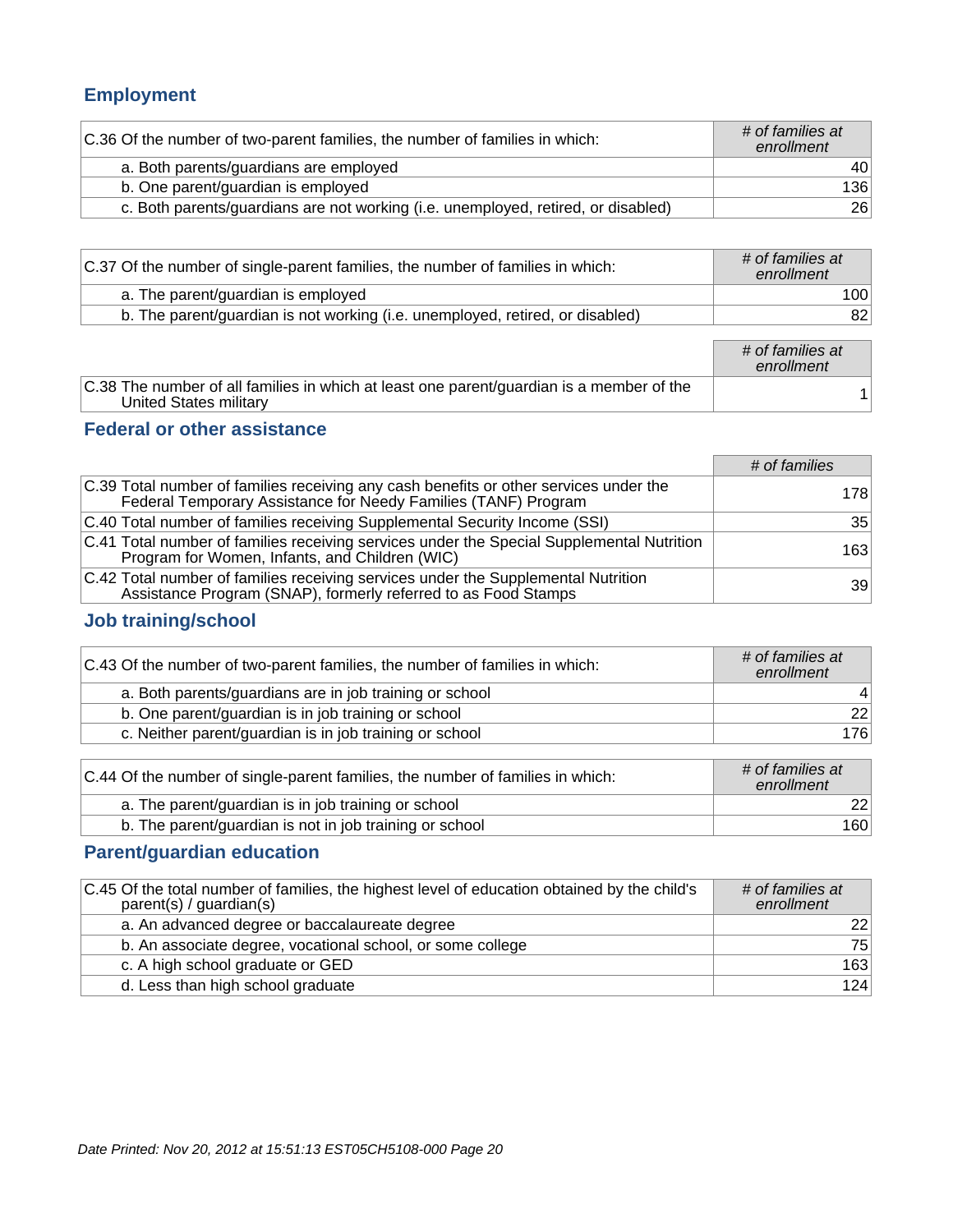## **Family services**

| C.46 Report the number of families who received the following services since last year's<br>PIR was reported | # of families |
|--------------------------------------------------------------------------------------------------------------|---------------|
| a. Emergency/crisis intervention such as meeting immediate needs for food, clothing,<br>or shelter           | 136           |
| b. Housing assistance such as subsidies, utilities, repairs, etc.                                            | 51            |
| c. Mental health services                                                                                    | 23            |
| d. English as a Second Language (ESL) training                                                               | 65            |
| e. Adult education such as GED programs and college selection                                                | 83            |
| f. Job training                                                                                              | 28            |
| g. Substance abuse prevention                                                                                | 4             |
| h. Substance abuse treatment                                                                                 | 4             |
| i. Child abuse and neglect services                                                                          | 10            |
| j. Domestic violence services                                                                                | $\mathsf{7}$  |
| k. Child support assistance                                                                                  | 7             |
| I. Health education                                                                                          | 380           |
| m. Assistance to families of incarcerated individuals                                                        | 3             |
| n. Parenting education                                                                                       | 380           |
| o. Relationship/marriage education                                                                           |               |
| C.47 Of these, the number that received at least one of the services listed above                            | 380           |

#### **Father involvement**

| C.48 Does the program have organized and regularly scheduled activities designed to<br>involve fathers / father figures? | Yesl                                  |
|--------------------------------------------------------------------------------------------------------------------------|---------------------------------------|
|                                                                                                                          | # of children at<br>end of enrollment |
| a. Number of enrolled children whose fathers / father figures participated in these<br>activities                        | 50                                    |

## **Homelessness services**

|                                                                                                                | # of families |                 |
|----------------------------------------------------------------------------------------------------------------|---------------|-----------------|
| C.49 Total number of families experiencing homelessness that were served during the<br>enrollment year         |               | 28              |
|                                                                                                                | # of children |                 |
| C.50 Total number of children experiencing homelessness that were served during the<br>enrollment year         |               | 34 <sub>1</sub> |
|                                                                                                                | # of families |                 |
| $ C.51$ Total number of families experiencing homelessness that acquired housing during the<br>enrollment year |               | 13 <sub>1</sub> |

## **Foster care and child welfare**

|                                                                                                                               | # of children |
|-------------------------------------------------------------------------------------------------------------------------------|---------------|
| C.52 Total number of enrolled children who were in foster care at any point during the<br>program year                        |               |
| C.53 Total number of enrolled children who were referred to Head Start/Early Head Start<br>services by a child welfare agency | 8             |